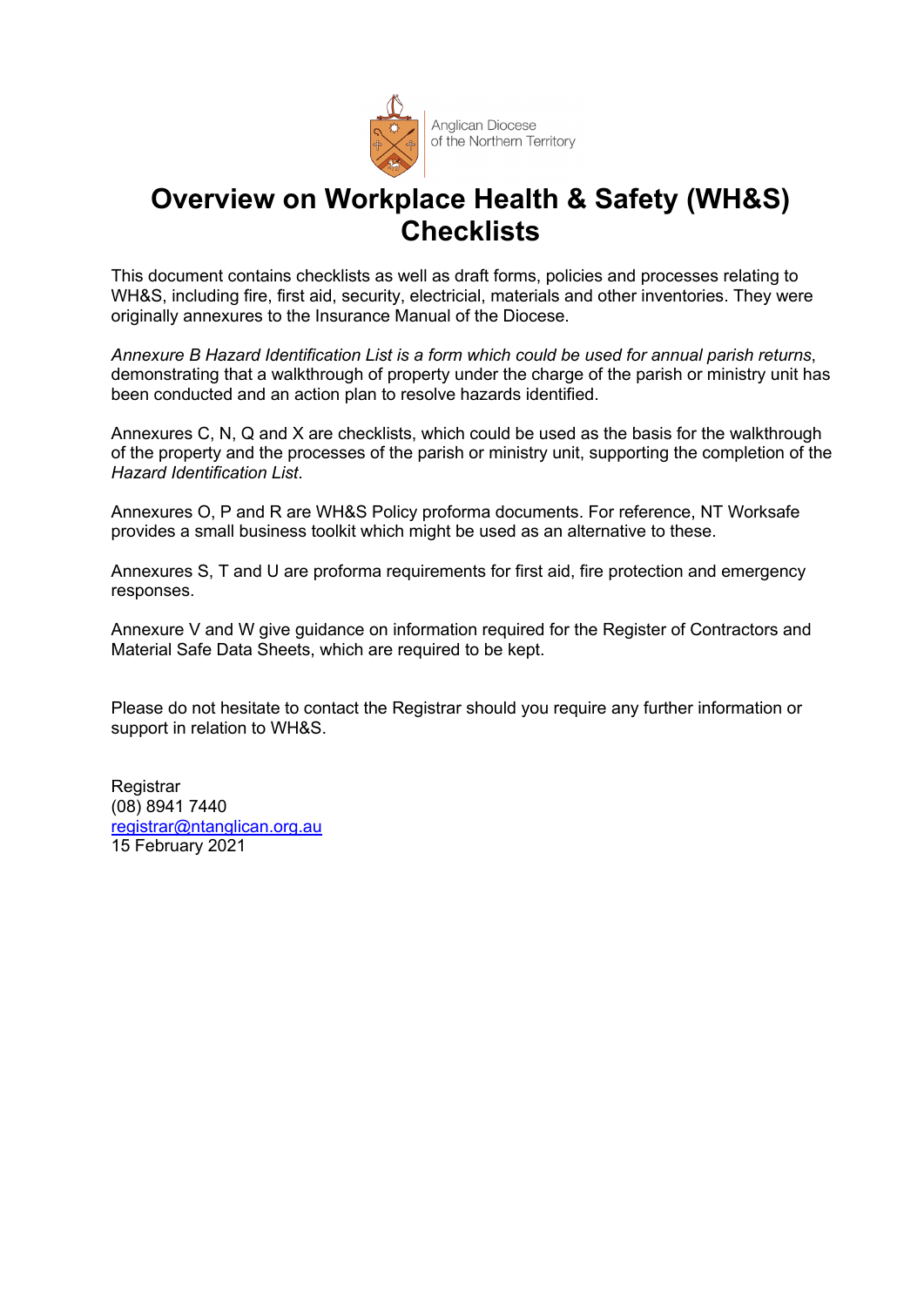# **B HAZARD IDENTIFICATION LIST**

Date \_\_\_\_\_\_\_\_\_\_\_\_\_\_\_\_\_\_\_\_\_\_

Name of Church \_\_\_\_\_\_\_\_\_\_\_\_\_\_\_\_\_\_\_\_\_\_\_\_\_\_\_\_\_\_\_\_\_\_\_\_\_\_\_\_\_\_\_\_\_\_\_\_\_\_\_\_\_\_\_\_\_\_

Address  $\overline{\phantom{a}}$ 

Once you have inspected your site complete the form below. Involve other people who know the site well. It is a good idea to also involve someone who is not familiar with the property, as a fresh pair of eyes will often see things that have been overlooked by people familiar with the site.

| <b>Priority</b>  | <b>Hazard</b> | <b>Control Measure</b> | Person<br><b>Responsible</b> | <b>Completion Date</b> |
|------------------|---------------|------------------------|------------------------------|------------------------|
| $\mathbf{1}$     |               |                        |                              |                        |
| $\sqrt{2}$       |               |                        |                              |                        |
| $\mathfrak{S}$   |               |                        |                              |                        |
| $\overline{4}$   |               |                        |                              |                        |
| $\sqrt{5}$       |               |                        |                              |                        |
| $\,6\,$          |               |                        |                              |                        |
| $\boldsymbol{7}$ |               |                        |                              |                        |
| $\bf 8$          |               |                        |                              |                        |
| $\boldsymbol{9}$ |               |                        |                              |                        |

When deciding what control measures to put in place be sure to consider the Hierarchy of Controls shown in Appendix L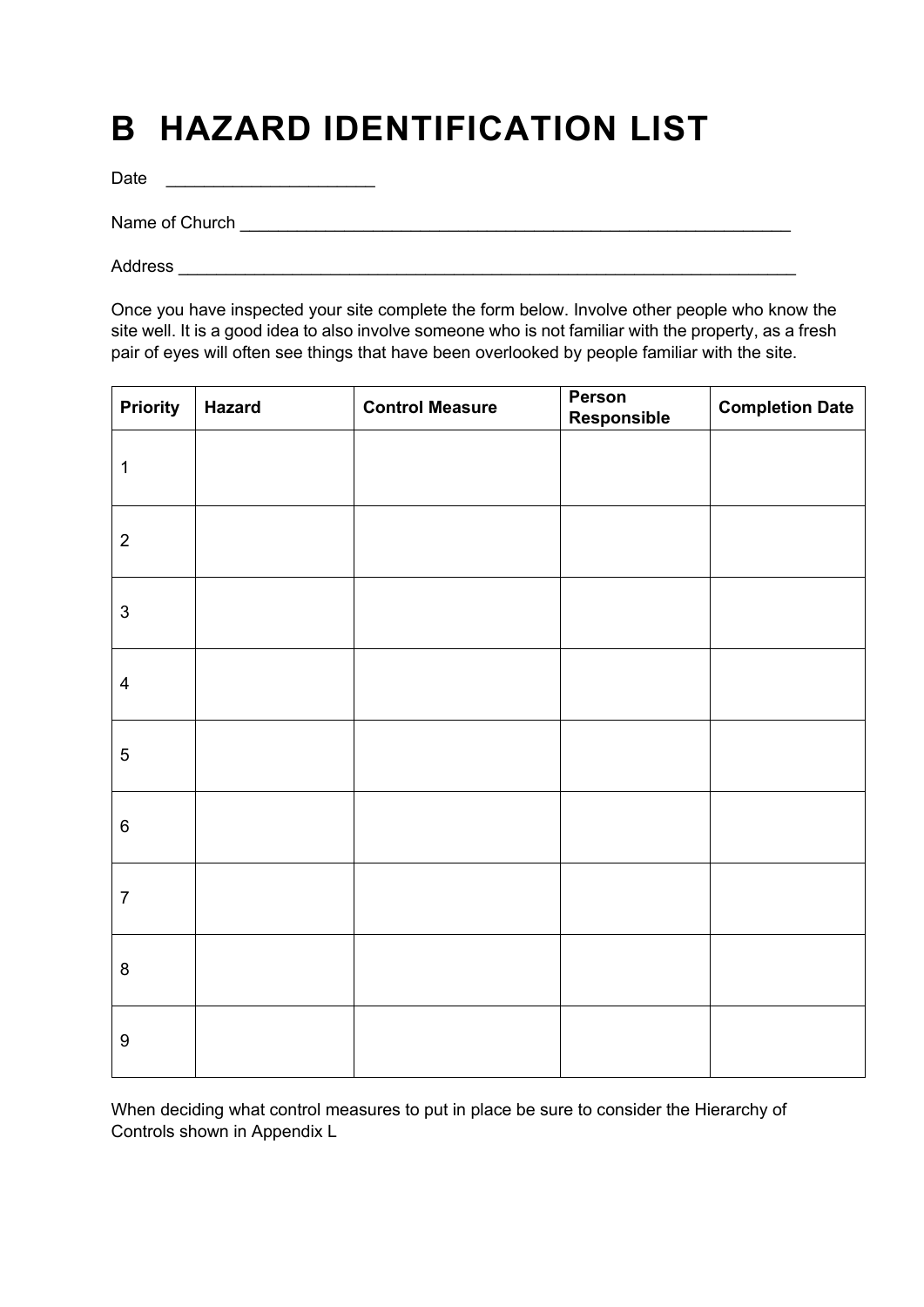# **C ANNUAL HAZARD REVIEW**

Name of Church \_\_\_\_\_\_\_\_\_\_\_\_\_\_\_\_\_\_\_\_\_\_\_\_\_\_\_\_\_\_\_\_\_\_\_\_\_\_\_\_\_\_\_\_\_\_\_\_\_\_\_\_\_\_\_\_\_\_ Date \_\_\_\_\_\_\_\_\_\_\_\_\_\_\_\_\_\_\_\_\_\_

Address \_\_\_\_\_\_\_\_\_\_\_\_\_\_\_\_\_\_\_\_\_\_\_\_\_\_\_\_\_\_\_\_\_\_\_\_\_\_\_\_\_\_\_\_\_\_\_\_\_\_\_\_\_\_\_\_\_\_\_\_\_\_\_\_\_

**This document is intended to compliment the Housekeeping Checklist. It is adapted from a RISK MANAGEMENT CHECKLIST provided for churches by AON Insurance Brokers** 

| <b>No</b> | <b>Question</b>                                                                                                                                                                                                                                                                                        | <b>Yes</b> | <b>No</b> | N/A | Any action required |
|-----------|--------------------------------------------------------------------------------------------------------------------------------------------------------------------------------------------------------------------------------------------------------------------------------------------------------|------------|-----------|-----|---------------------|
| 1         | <b>FIRE PROTECTION</b>                                                                                                                                                                                                                                                                                 |            |           |     |                     |
| 1.1       | Are there sufficient fire extinguishers in accordance with the<br>fire regulations?                                                                                                                                                                                                                    |            |           |     |                     |
| 1.2       | Have all turnover type extinguishers been disposed of?                                                                                                                                                                                                                                                 |            |           |     |                     |
| 1.3       | Have all BCF extinguishers been replaced?                                                                                                                                                                                                                                                              |            |           |     |                     |
| 1.4       | Are extinguishers mounted in conspicuous locations no<br>more than 1.2 metres high with a location sign above at no<br>less than 2 metres?                                                                                                                                                             |            |           |     |                     |
| 1.5       | Has training been provided in relation to extinguishers, and<br>hose reels where fitted?                                                                                                                                                                                                               |            |           |     |                     |
| 1.6       | Are there dry chemical extinguishers in or adjacent to<br>kitchens and located away from any cooking facility?                                                                                                                                                                                         |            |           |     |                     |
| 1.7       | Is there an exhaust system in the kitchen?                                                                                                                                                                                                                                                             |            |           |     |                     |
| 1.8       | Is the exhaust system cleaned at least annually?                                                                                                                                                                                                                                                       |            |           |     |                     |
| 1.9       | Is there a fire blanket in the kitchen?                                                                                                                                                                                                                                                                |            |           |     |                     |
| 1.10      | Are photoelectric smoke detectors installed on the premises<br>and tested checked regularly?<br>Class 9 (public) buildings after 7/1/98 must have hard-wired photoelectric<br>smoke detectors, which must be installed in all sleeping areas, exits,<br>passageways, corridors, hallways and the like. |            |           |     |                     |
| 1.11      | If there is a sprinkler system installed, is there a<br>maintenance contract in place and are regular tests made<br>and recorded?                                                                                                                                                                      |            |           |     |                     |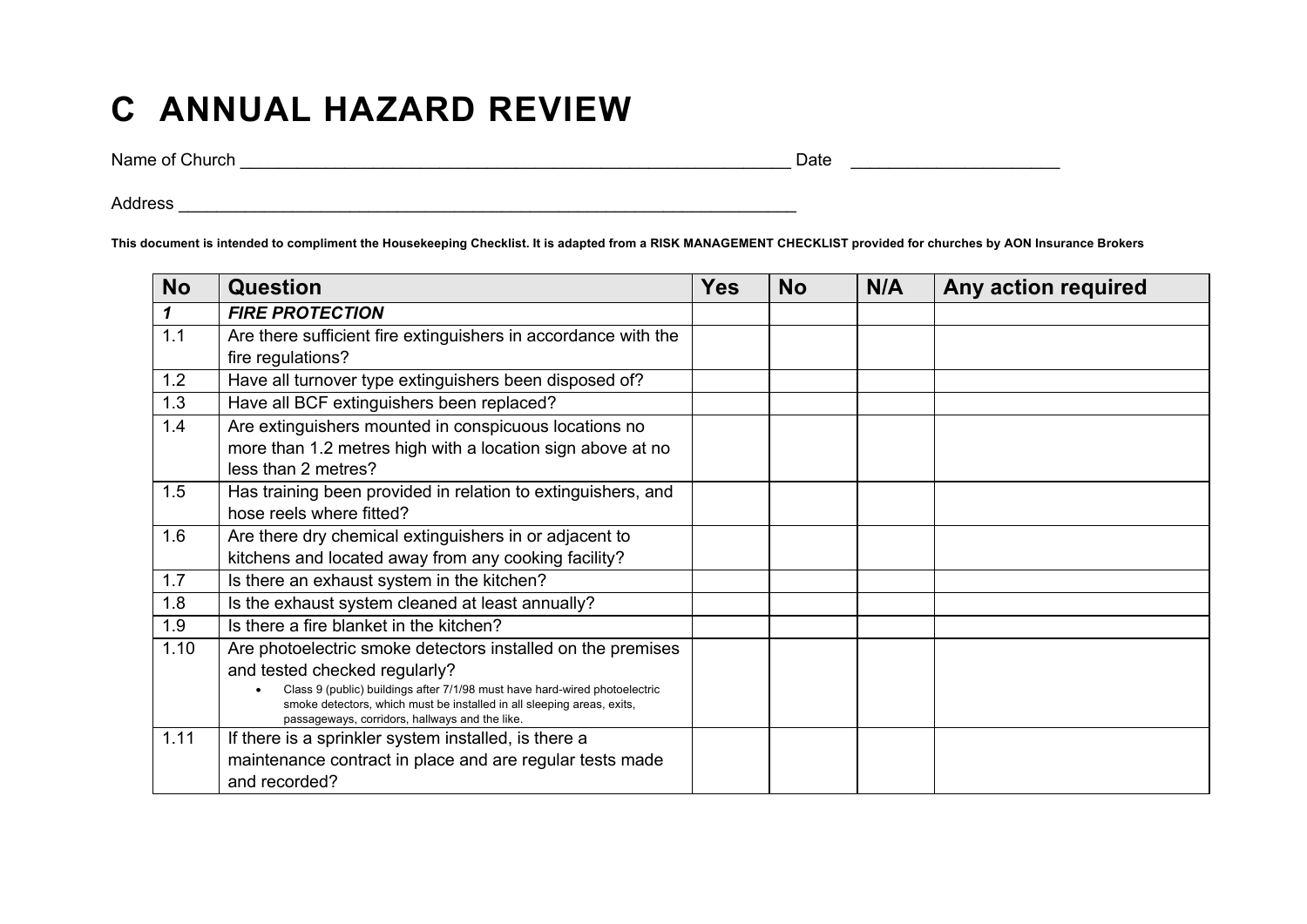| <b>No</b>        | Question                                                         | <b>Yes</b> | <b>No</b> | N/A | Any action required |
|------------------|------------------------------------------------------------------|------------|-----------|-----|---------------------|
| 1.12             | Are fire exits clearly signed, lit and serviced                  |            |           |     |                     |
| 1.13             | Are fire exits kept clear at all times?                          |            |           |     |                     |
|                  | (These areas must not be used for storage of any kind)           |            |           |     |                     |
| 1.14             | [No smoking is permitted per government regulations]             |            |           |     |                     |
| 1.15             | Is there a combustible outdoor storage area that could be        |            |           |     |                     |
|                  | easily torched by an arsonist? ( If so look for alternative      |            |           |     |                     |
|                  | method of storage or remove combustible material                 |            |           |     |                     |
|                  | elsewhere)                                                       |            |           |     |                     |
| 1.16             | Are valuables and computer backups and the like stored in        |            |           |     |                     |
|                  | a fire resistant area or on the "cloud"?                         |            |           |     |                     |
| $\overline{2}$   | <b>EMERGENCY PROCEDURES</b>                                      |            |           |     |                     |
| 2.1              | Are emergency evacuation procedures in place?                    |            |           |     |                     |
| $\overline{2.2}$ | Are emergency drills carried out at least every 6 months and     |            |           |     |                     |
|                  | the results reviewed by the Responsible Officer & WH&S           |            |           |     |                     |
|                  | Coordinator?                                                     |            |           |     |                     |
| 2.3              | Are the emergency procedures displayed on notice boards?         |            |           |     |                     |
| $\overline{2.4}$ | Is there a person responsible for evacuations etc?               |            |           |     |                     |
|                  | (Chief Fire Warden)                                              |            |           |     |                     |
| 3                | <b>SECURITY</b>                                                  |            |           |     |                     |
| $\overline{3.1}$ | Are premises in good repair to resist entry?                     |            |           |     |                     |
|                  | (No broken windows etc.)                                         |            |           |     |                     |
| 3.2              | Are there motion sensors, security lights installed?             |            |           |     |                     |
| 3.3              | Are premises protected by an automatic alarm system?             |            |           |     |                     |
| 3.4              | Are all external doors fitted with deadlocks or similar          |            |           |     |                     |
|                  | appropriate locking hardware?                                    |            |           |     |                     |
| 3.5              | If there is a safe, is the key kept off the premises after       |            |           |     |                     |
|                  | hours?                                                           |            |           |     |                     |
| 3.6              | If cash is significant proportion of collections, are night safe |            |           |     |                     |
|                  | facilities used for cash after hours to avoid holding cash on    |            |           |     |                     |
|                  | the premises?                                                    |            |           |     |                     |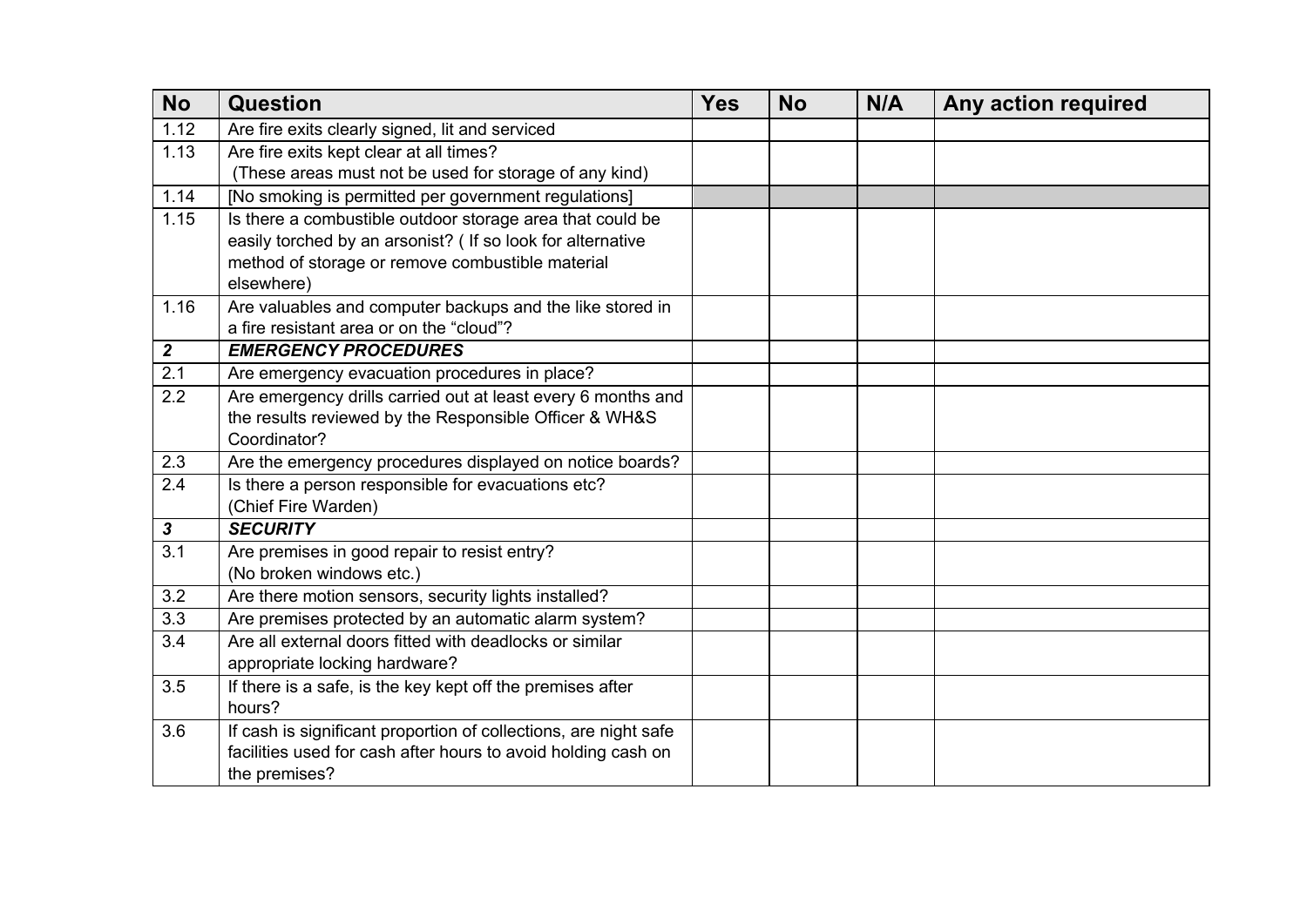| <b>No</b> | <b>Question</b>                                               | <b>Yes</b> | <b>No</b> | N/A | Any action required |
|-----------|---------------------------------------------------------------|------------|-----------|-----|---------------------|
| 3.7       | Is there a strictly adhered to cash policy covering counting  |            |           |     |                     |
|           | storage and banking procedures not involving less than 2      |            |           |     |                     |
|           | adults?                                                       |            |           |     |                     |
| 3.8       | Are windows locked securely?                                  |            |           |     |                     |
| 3.9       | Is there a person nominated with security responsibilities    |            |           |     |                     |
|           | including locking all doors and windows after each activity?  |            |           |     |                     |
| 3.10      | Are ladders, tools that may assist a burglar securely locked  |            |           |     |                     |
|           | away?                                                         |            |           |     |                     |
| 3.11      | Is key distribution restricted according to need and is a key |            |           |     |                     |
|           | security list maintained?                                     |            |           |     |                     |
| 3.12      | Is valuable equipment locked away when not in use?            |            |           |     |                     |
| 4         | <b>ELECTRICAL</b>                                             |            |           |     |                     |
| 4.1       | Are safety switches fitted to the switchboards?               |            |           |     |                     |
| 4.2       | Are there surge protectors protecting electrical equipment?   |            |           |     |                     |
| 4.3       | Has the electrical wiring been checked by an electrician in   |            |           |     |                     |
|           | the past 10 years?                                            |            |           |     |                     |
| 5         | <b>COMPUTERS</b>                                              |            |           |     |                     |
| 5.1       | Are all computers surge protected?                            |            |           |     |                     |
| 5.2       | Are back ups carried out regularly for computers?             |            |           |     |                     |
| 5.3       | Are back up disks stored at a remote location?                |            |           |     |                     |
| 6         | <b>LIABILITY</b>                                              |            |           |     |                     |
| 6.1       | Are all handrails, walkways, stairs and paths clear of        |            |           |     |                     |
|           | obstructions, in good repair and well lit? Are all floor      |            |           |     |                     |
|           | coverings in good repair?                                     |            |           |     |                     |
| 6.2       | Are all car parks and roadways well lit and free of potholes? |            |           |     |                     |
| 6.3       | Are all floor coverings even and in good repair?              |            |           |     |                     |
| 6.4       | Are exit signs clearly marked and doorways accessible and     |            |           |     |                     |
|           | clear?                                                        |            |           |     |                     |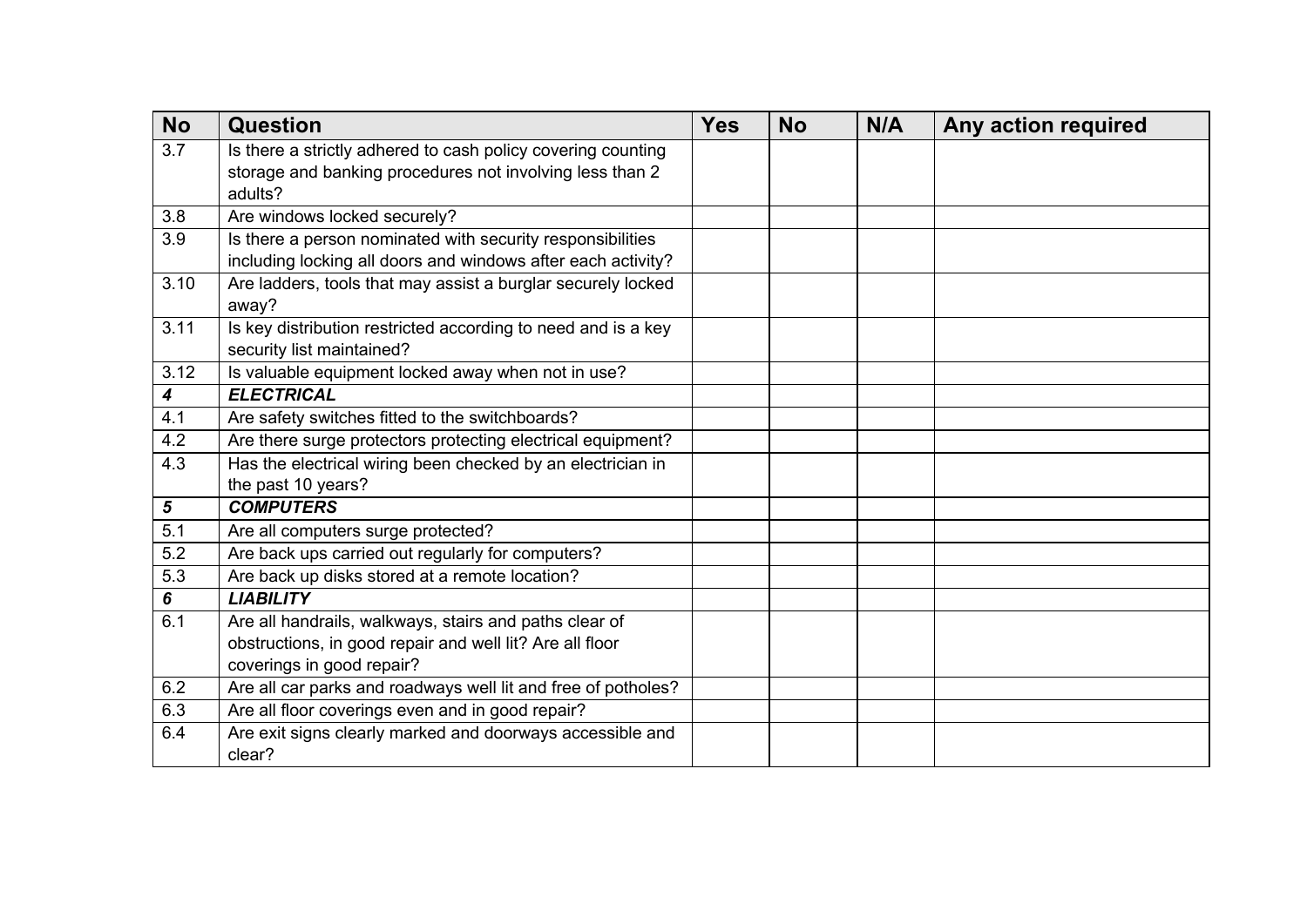| <b>No</b> | <b>Question</b>                                               | <b>Yes</b> | <b>No</b> | N/A | Any action required |
|-----------|---------------------------------------------------------------|------------|-----------|-----|---------------------|
| 6.5       | Are fully glazed doors and low set windows of laminated       |            |           |     |                     |
|           | safety glass? If not has protective signwriting or crash      |            |           |     |                     |
|           | barriers been fitted?                                         |            |           |     |                     |
| 6.6       | Do facilities meet the special safety needs of the physically |            |           |     |                     |
|           | or mentally disabled, the very young and the very old?        |            |           |     |                     |
| 6.7       | Are flammable and toxic substances including detergent,       |            |           |     |                     |
|           | weed killer, petrol etc stored out of reach of children?      |            |           |     |                     |
| 6.8       | Are there mature and responsible people in charge of youth    |            |           |     |                     |
|           | and sporting activities?                                      |            |           |     |                     |
| 6.9       | Are all playgrounds and equipment maintained in good          |            |           |     |                     |
|           | working order and hard surfaces covered in some manner?       |            |           |     |                     |
|           | Are local council guidelines complied with?                   |            |           |     |                     |
| 6.10      | [Rectors together with wardens are the Property Committee]    |            |           |     |                     |
| 6.11      | Is a supervisor appointed for each working bee to establish   |            |           |     |                     |
|           | the skill levels of the workers before allocating tasks?      |            |           |     |                     |
| 6.12      | [Safe Ministry policies and protocols are mandatory]          |            |           |     |                     |
| 6.13      | Are you aware of the regulations relating to the care of      |            |           |     |                     |
|           | children and does your church comply?                         |            |           |     |                     |
| 6.14      | Do you ensure that no chemicals/substances are kept in        |            |           |     |                     |
|           | other than clearly marked containers showing the contents     |            |           |     |                     |
|           | of the containers?                                            |            |           |     |                     |
| 6.15      | Are all incidents involving injury to staff and the public    |            |           |     |                     |
|           | reported in writing as soon as they are brought to your       |            |           |     |                     |
|           | attention?                                                    |            |           |     |                     |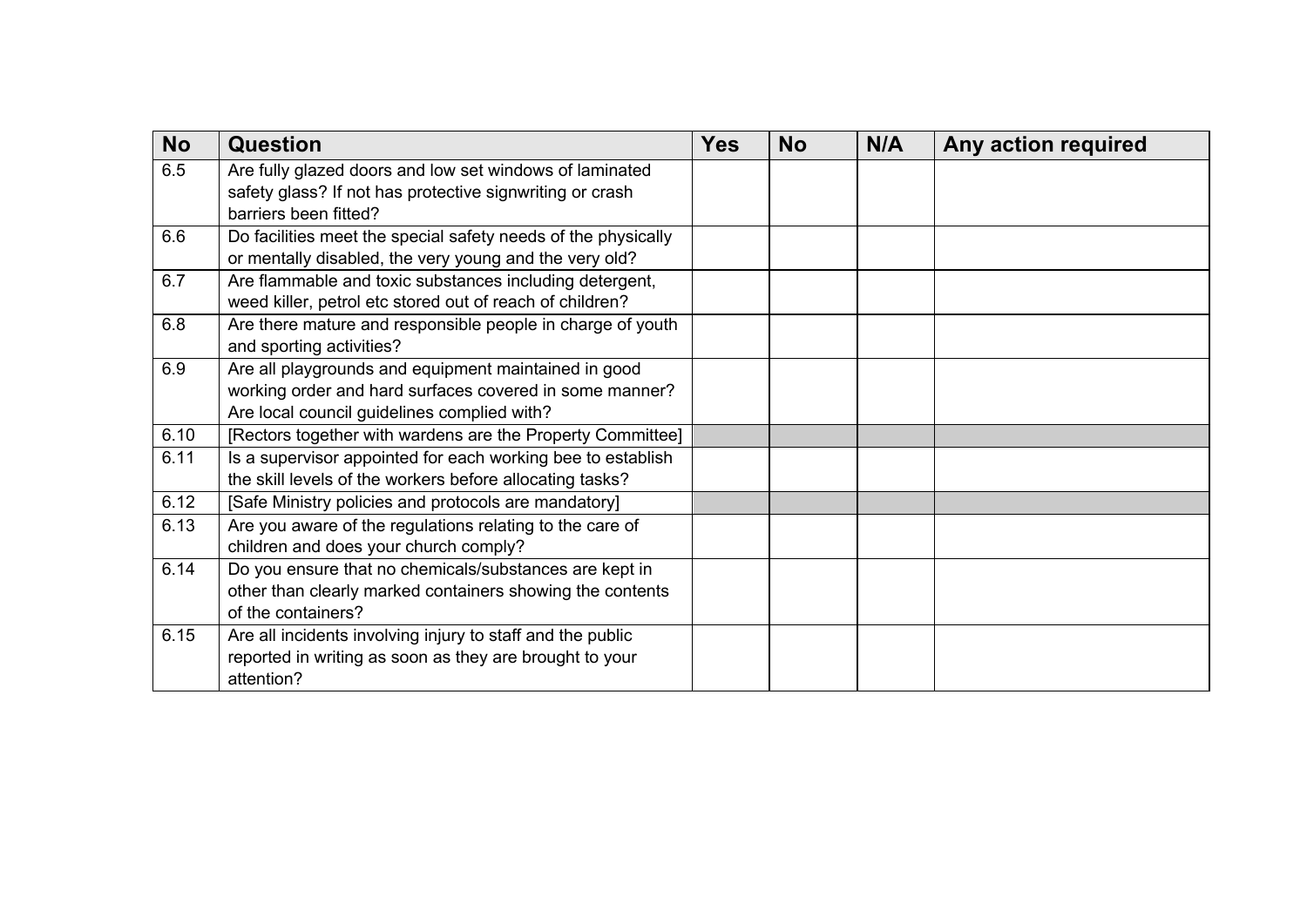| <b>No</b> | <b>Question</b>                                                | Yes | <b>No</b> | N/A | Any action required |
|-----------|----------------------------------------------------------------|-----|-----------|-----|---------------------|
| 6.16      | Are all contractors requested to supply Certificates of        |     |           |     |                     |
|           | Currency for Public Liability and Workers Compensation         |     |           |     |                     |
|           | insurance?                                                     |     |           |     |                     |
| 6.17      | Are all staff/leaders instructed not to admit liability in the |     |           |     |                     |
|           | event of damage or injury to a third party?                    |     |           |     |                     |
| 6.18      | Do you advise any prospective outside users of your            |     |           |     |                     |
|           | property that they are responsible for their own insurance     |     |           |     |                     |
|           | (property and liability)                                       |     |           |     |                     |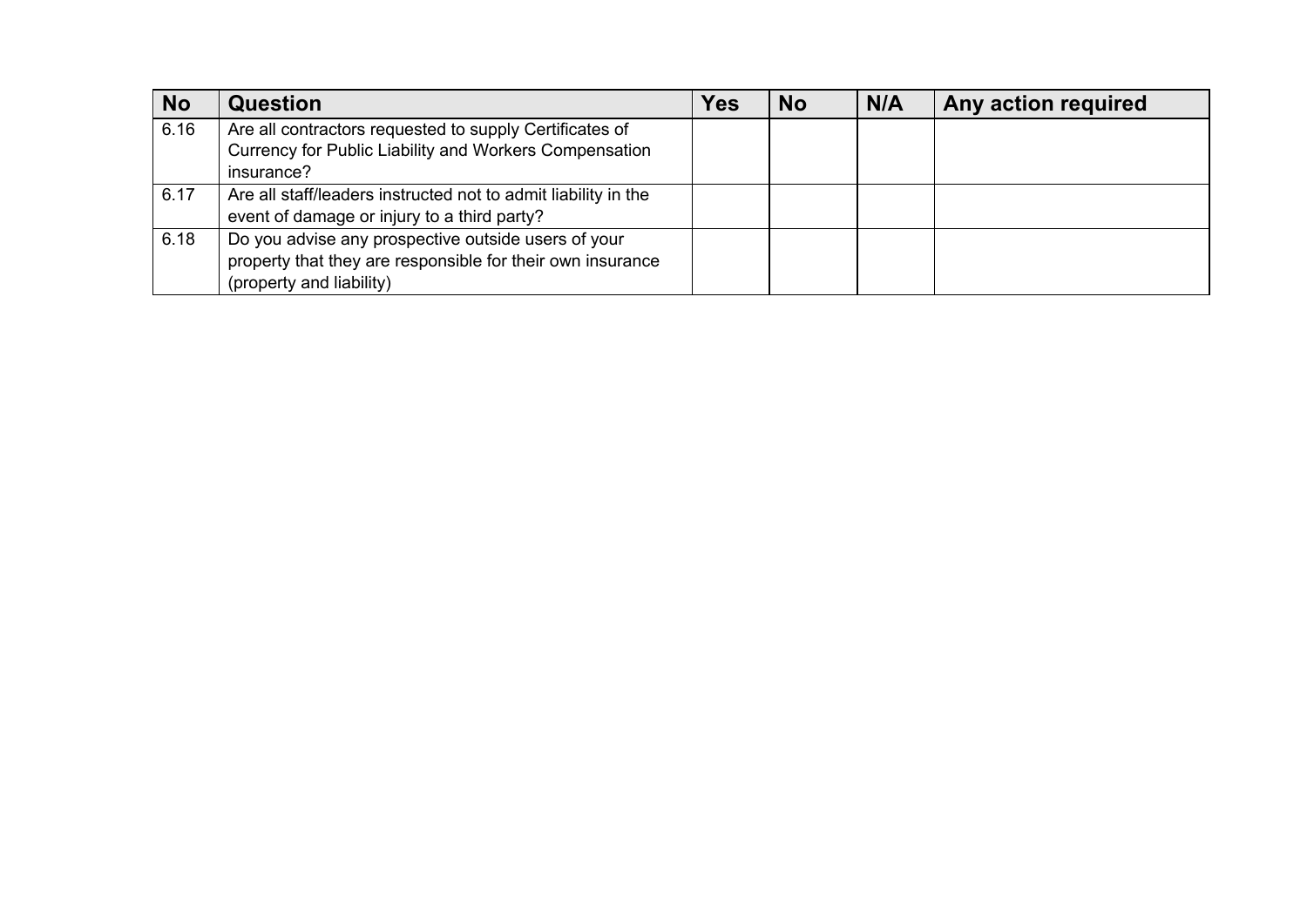# **N WH&S ACTION PLAN/AUDIT TOOL**

## **To assist in compliance with WH&S Legislation**

Church Date Completed

Responsible Officer National Section 2012 12:30 NHC MES Administrator

| <b>Element</b><br>No. | <b>Element</b>         | <b>Tasks / Questions</b>                                                                                                                                                                                                                                                                                 | <b>Person</b><br><b>Responsible</b> | <b>Target</b><br>completion<br>date | <b>Date</b><br>completed | <b>Review</b><br><b>Date</b> |
|-----------------------|------------------------|----------------------------------------------------------------------------------------------------------------------------------------------------------------------------------------------------------------------------------------------------------------------------------------------------------|-------------------------------------|-------------------------------------|--------------------------|------------------------------|
|                       | <b>WH&amp;S Policy</b> | Compile WH&S Policy based on sample document and<br>adjust it to suit your church's needs. Refer Appendix O.<br>Have policy signed and dated by Responsible Officer and<br>church representative.<br>Issue policy to church leaders and display on notice board.<br>Review policy on a 12 monthly basis. |                                     |                                     |                          |                              |
|                       | <b>Safety Rules</b>    | Compile a list of written safety rules. Refer Appendix P.<br>Display safety rules on notice board.                                                                                                                                                                                                       |                                     |                                     |                          |                              |
| 3                     | Housekeeping           | Develop a housekeeping checklist based on sample<br>document and adjust to suit your church's needs. Refer<br>Appendix Q. Complete checklist monthly.<br>Document corrective action<br>Hold copies of completed checklist on file.                                                                       |                                     |                                     |                          |                              |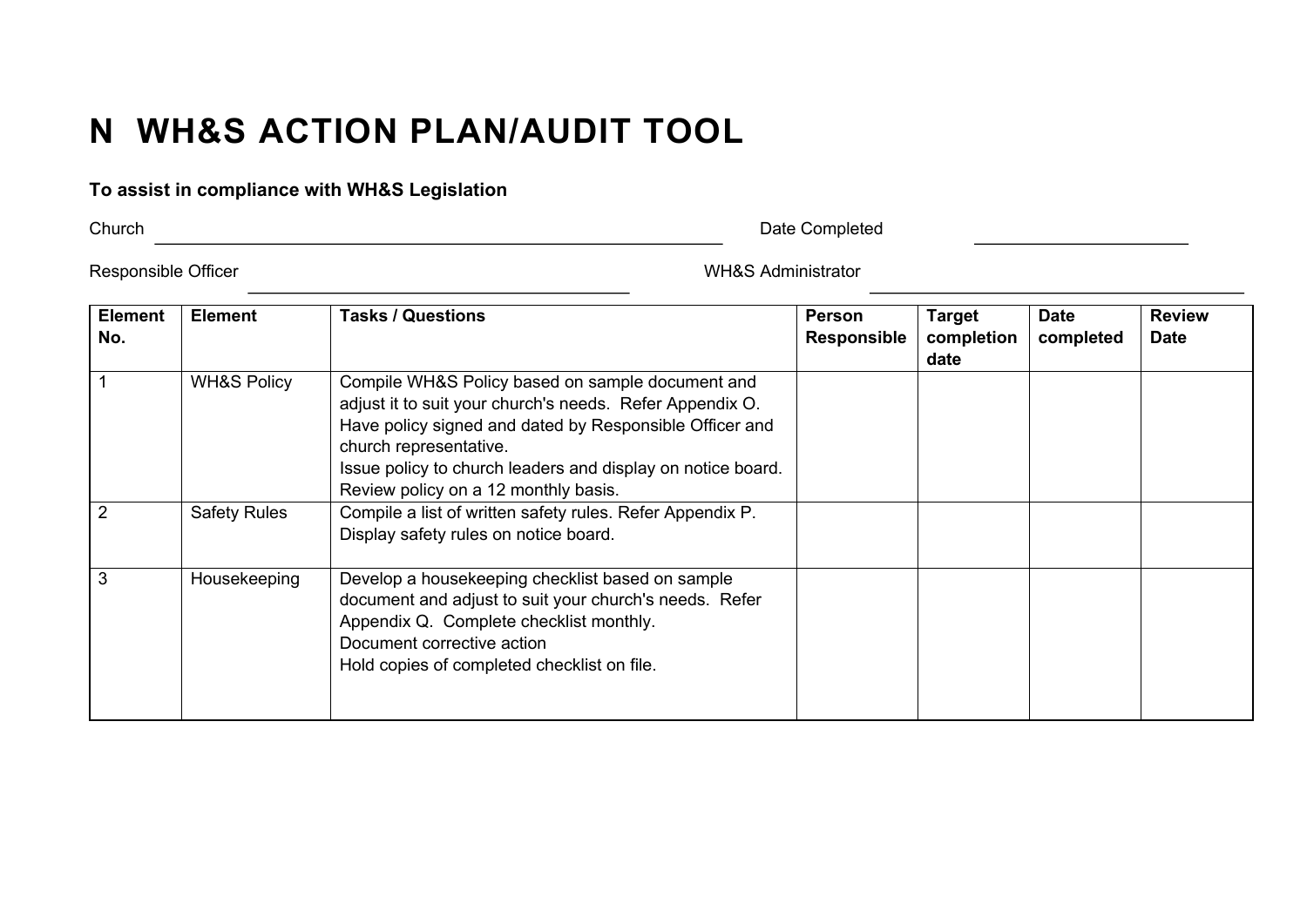| <b>Element</b> | <b>Element</b>                    | <b>Tasks / Questions</b>                                                                                                                                                                                                                                                                                                    | <b>Person</b>      | <b>Target</b>      | <b>Date</b> | <b>Review</b> |
|----------------|-----------------------------------|-----------------------------------------------------------------------------------------------------------------------------------------------------------------------------------------------------------------------------------------------------------------------------------------------------------------------------|--------------------|--------------------|-------------|---------------|
| No.            |                                   |                                                                                                                                                                                                                                                                                                                             | <b>Responsible</b> | completion<br>date | completed   | <b>Date</b>   |
| $\overline{4}$ | Consultation and<br>Participation | Consult with employees/voluntary workers/interested<br>parties on a regular basis.<br>Leaders/Members meetings provide an opportunity for<br>consultation; place WH&S on agenda.                                                                                                                                            |                    |                    |             |               |
| 5              | Training                          | Issue church leaders directly involved in WH&S with a copy<br>of Section 30 of this manual.<br>Issue all leaders and voluntary workers with the induction<br>package suggested in Element 5 in Section 30 of this<br>manual.<br>Complete an induction checklist for all leaders and<br>voluntary workers. Refer Appendix R. |                    |                    |             |               |
| 6              | Hazard<br>Management              | Complete an annual hazard review form for your church<br>property. Refer Appendix C.<br>Rank hazards identified and correct them in accordance<br>with the hierarchy of controls.<br>Make available hazard report forms to report hazards<br>identified on church property. Refer Appendix D.                               |                    |                    |             |               |
|                | <b>First Aid</b>                  | Check whether your church has legal responsibilities<br>relating to first aid by reviewing guidance document Refer<br>Appendix S.<br>Meet legal responsibilities identified.<br>If no legal obligation identified consider moral obligation<br>and provide first aid boxes and trained first aider if<br>possible.          |                    |                    |             |               |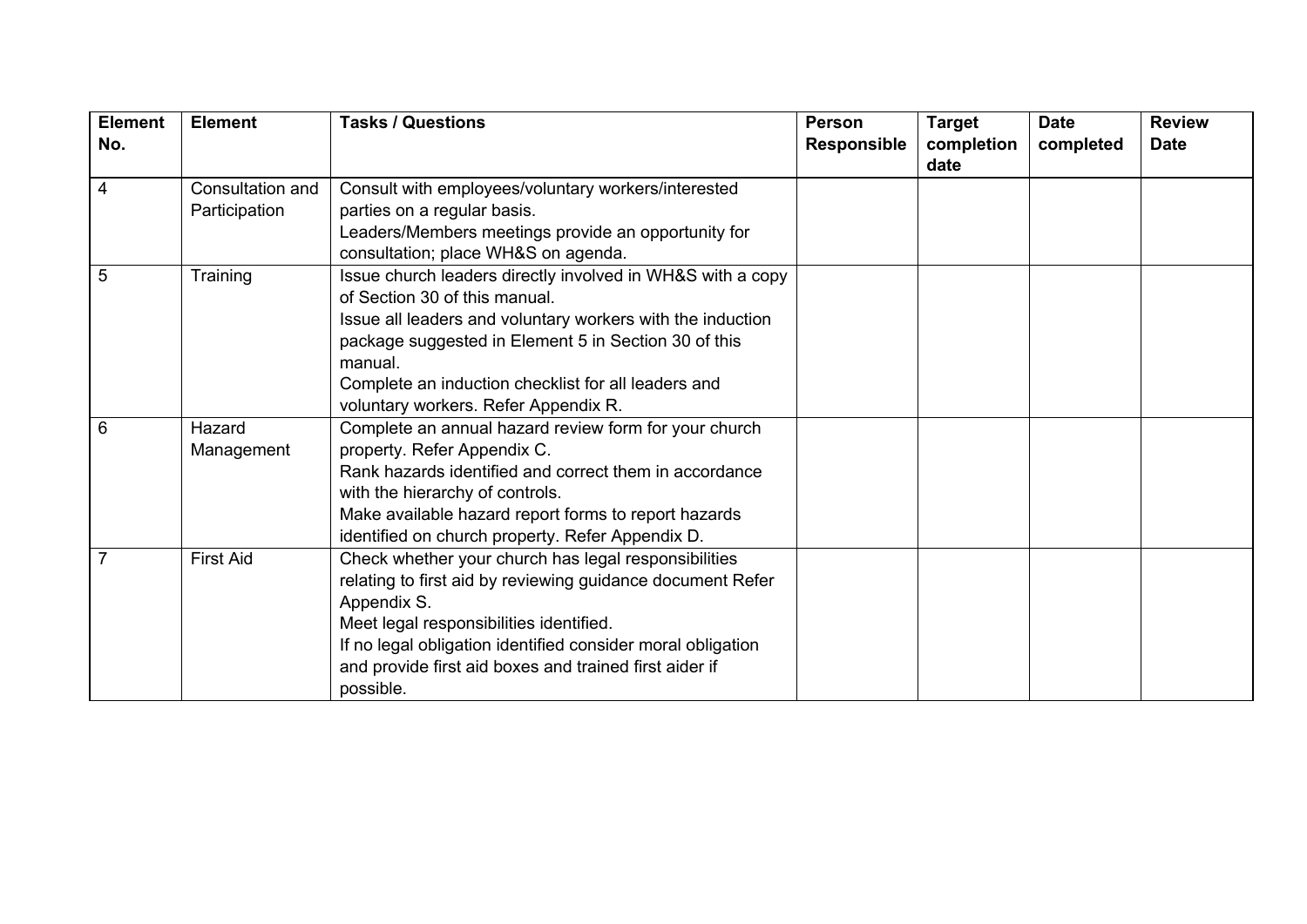| <b>Element</b> | <b>Element</b>  | <b>Tasks / Questions</b>                                 | <b>Person</b>      | <b>Target</b> | <b>Date</b> | <b>Review</b> |
|----------------|-----------------|----------------------------------------------------------|--------------------|---------------|-------------|---------------|
| No.            |                 |                                                          | <b>Responsible</b> | completion    | completed   | <b>Date</b>   |
|                |                 |                                                          |                    | date          |             |               |
| 8              | Emergency       | Develop a simple emergency response procedure and plan   |                    |               |             |               |
|                | Response        | as suggested in "WH&S Made Easy". Refer Appendix U.      |                    |               |             |               |
|                | Planning        | Hold an evacuation drill at least annually.              |                    |               |             |               |
|                |                 | Explain use of fire fighting equipment to employees and  |                    |               |             |               |
|                |                 | voluntary workers. Refer Appendix T.                     |                    |               |             |               |
|                |                 |                                                          |                    |               |             |               |
| 9              | Incident        | Adopt a incident report format and instigate corrective  |                    |               |             |               |
|                | Reporting &     | action following a report. Refer Appendix D.             |                    |               |             |               |
|                | Investigation   | Ensure incident report forms are readily available and   |                    |               |             |               |
|                |                 | encourage reporting of all accidents and "near miss"     |                    |               |             |               |
|                |                 | incidents.                                               |                    |               |             |               |
| 10             | Purchasing      | Ensure all major purchases comply with the relevant      |                    |               |             |               |
|                |                 | Australian Standards.                                    |                    |               |             |               |
| 11             | Manual Handling | Decide whether any manual handling tasks likely to cause |                    |               |             |               |
|                |                 | injury are performed at your church.                     |                    |               |             |               |
|                |                 | If such tasks are identified obtain a copy of the Manual |                    |               |             |               |
|                |                 | Handling Code of Practice and seek assistance from the   |                    |               |             |               |
|                |                 | Registry.                                                |                    |               |             |               |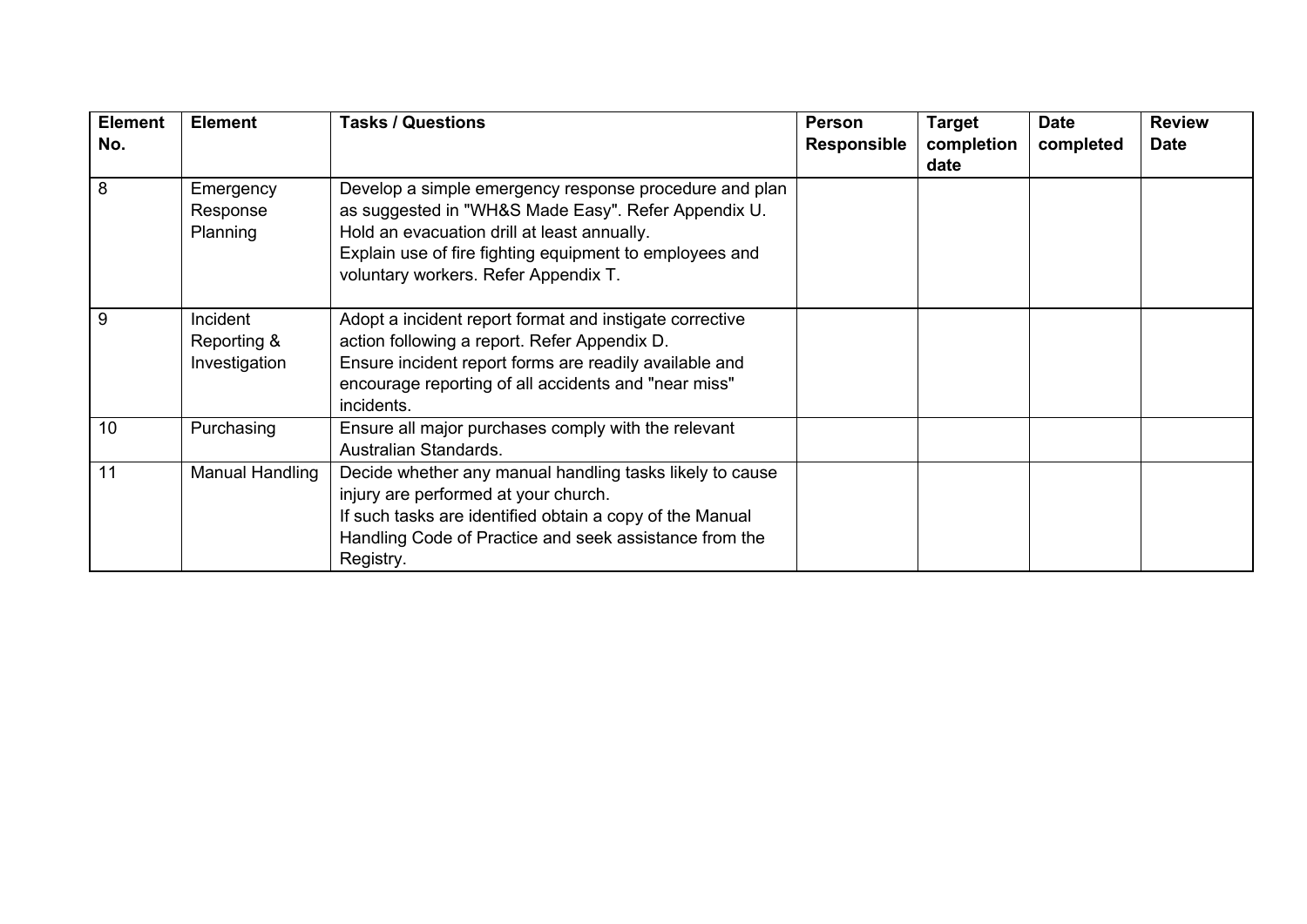| <b>Element</b> | <b>Element</b>         | <b>Tasks / Questions</b>                                       | <b>Person</b>      | <b>Target</b> | <b>Date</b> | <b>Review</b> |
|----------------|------------------------|----------------------------------------------------------------|--------------------|---------------|-------------|---------------|
| No.            |                        |                                                                | <b>Responsible</b> | completion    | completed   | <b>Date</b>   |
|                |                        |                                                                |                    | date          |             |               |
| 12             | Occupational           | If you consider there is any likelihood of persons sustaining  |                    |               |             |               |
|                | <b>Health Controls</b> | prolonged exposure to noise or dust, seek further              |                    |               |             |               |
|                |                        | assistance from the Registry.                                  |                    |               |             |               |
|                |                        | Establish whether there is any likelihood of asbestos          |                    |               |             |               |
|                |                        | building products existing within the church property. If not, |                    |               |             |               |
|                |                        | no further action is required.                                 |                    |               |             |               |
|                |                        | If asbestos is present you will need to establish an           |                    |               |             |               |
|                |                        | asbestos register and adopt appropriate procedures with        |                    |               |             |               |
|                |                        | professional assistance. Contact the Registry.                 |                    |               |             |               |
|                |                        | If you have an evaporative cooling system see that regular     |                    |               |             |               |
|                |                        | maintenance is carried out in accordance with the              |                    |               |             |               |
|                |                        | guidelines in Element 12 of Section 30 of this manual.         |                    |               |             |               |
| 13             | Control of             | Compile a list of hazardous substances that may be kept        |                    |               |             |               |
|                | <b>Hazardous</b>       | on the church premises. Refer Appendix O                       |                    |               |             |               |
|                | <b>Substances</b>      | Obtain Material Safety Data Sheets. from the suppliers for     |                    |               |             |               |
|                |                        | any hazardous substances identified.(e.g. Photocopier &        |                    |               |             |               |
|                |                        | printer toner, cleaning chemicals etc.) Refer Appendix V.      |                    |               |             |               |
|                |                        | Maintain copies of MSDS's centrally and at point of use of     |                    |               |             |               |
|                |                        | product.                                                       |                    |               |             |               |
| 14             | Contractors            | Establish register of contractors. Refer Appendix W.           |                    |               |             |               |
|                |                        | Provide copy of WH&S Policy document and safety rules to       |                    |               |             |               |
|                |                        | all contractors performing work on church property.            |                    |               |             |               |
|                |                        | Seek information from contractors in accordance with           |                    |               |             |               |
|                |                        | Element 14 of Section 30 of this manual.                       |                    |               |             |               |
| 15             | Electrical             | Ensure electrical contractors comply with previous element     |                    |               |             |               |
|                | Installations &        | on this document.                                              |                    |               |             |               |
|                | Equipment              | Check that property is fitted with a residual current device   |                    |               |             |               |
|                |                        | (RCD) at the switchboard.                                      |                    |               |             |               |
|                |                        | Where there is no RCD ensure portable electrical               |                    |               |             |               |
|                |                        | equipment is protected by a portable RCD at power socket.      |                    |               |             |               |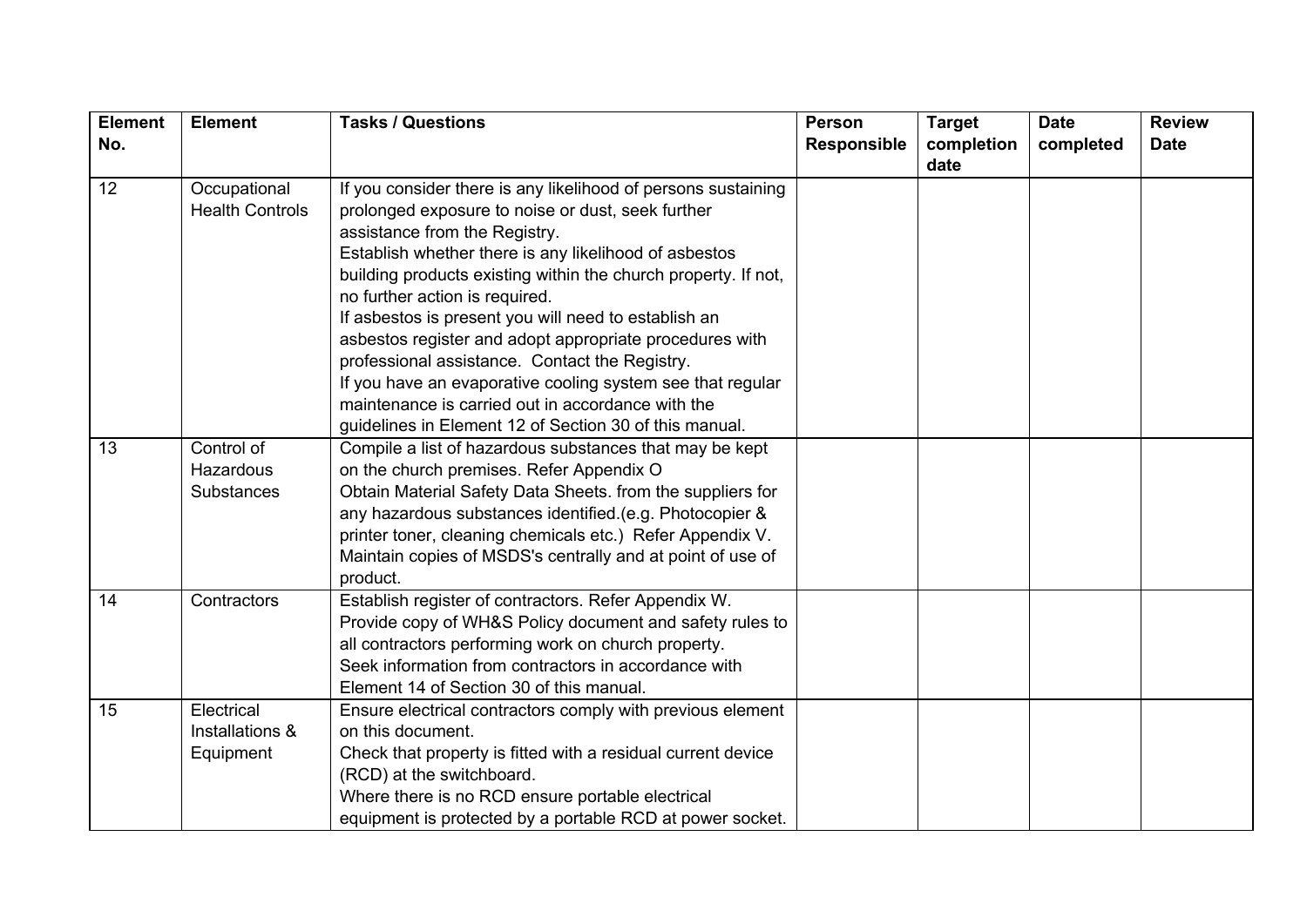| <b>Element</b> | <b>Element</b>   | <b>Tasks / Questions</b>                                      | <b>Person</b>      | <b>Target</b> | <b>Date</b> | <b>Review</b> |
|----------------|------------------|---------------------------------------------------------------|--------------------|---------------|-------------|---------------|
| No.            |                  |                                                               | <b>Responsible</b> | completion    | completed   | <b>Date</b>   |
|                |                  |                                                               |                    | date          |             |               |
| 16             | Working at       | Identify existence of any fragile roofing material and ensure |                    |               |             |               |
|                | Heights          | unqualified persons are not permitted to access.              |                    |               |             |               |
|                |                  | Erect warning signs in accordance with WH&S                   |                    |               |             |               |
|                |                  | Regulations.                                                  |                    |               |             |               |
|                |                  | Identify any danger of falls that exist (e.g. changing globes |                    |               |             |               |
|                |                  | at height) and provide suitable safety equipment and          |                    |               |             |               |
|                |                  | ensure its use in accordance with WH&S Regulations.           |                    |               |             |               |
| 17             | Notification     | Report injuries to workers and the existence of dangerous     |                    |               |             |               |
|                |                  | occurrences to the appropriate Govt. Authority in             |                    |               |             |               |
|                |                  | accordance with Element 17 of this manual.                    |                    |               |             |               |
| 18             | Rehabilitation   | Where an employee is absent due to a work-related injury      |                    |               |             |               |
|                |                  | for more than 7 days establish a return to work program in    |                    |               |             |               |
|                |                  | accordance with your state regulations.                       |                    |               |             |               |
| 19             | Documentation    | Establish an WH&S file and keep in it details of all WH&S     |                    |               |             |               |
|                |                  | initiatives, training records and WH&S meeting minutes.       |                    |               |             |               |
|                |                  | Annually complete a new copy of this audit tool.              |                    |               |             |               |
|                |                  | All standard WH&S documentation should be reviewed            |                    |               |             |               |
|                |                  | annually in consultation with interested parties and re-      |                    |               |             |               |
|                |                  | issued.                                                       |                    |               |             |               |
| 20             | <b>Penalties</b> | Remind all employees, leaders and voluntary workers of        |                    |               |             |               |
|                |                  | their responsibilities and likely penalties for non-          |                    |               |             |               |
|                |                  | compliance annually                                           |                    |               |             |               |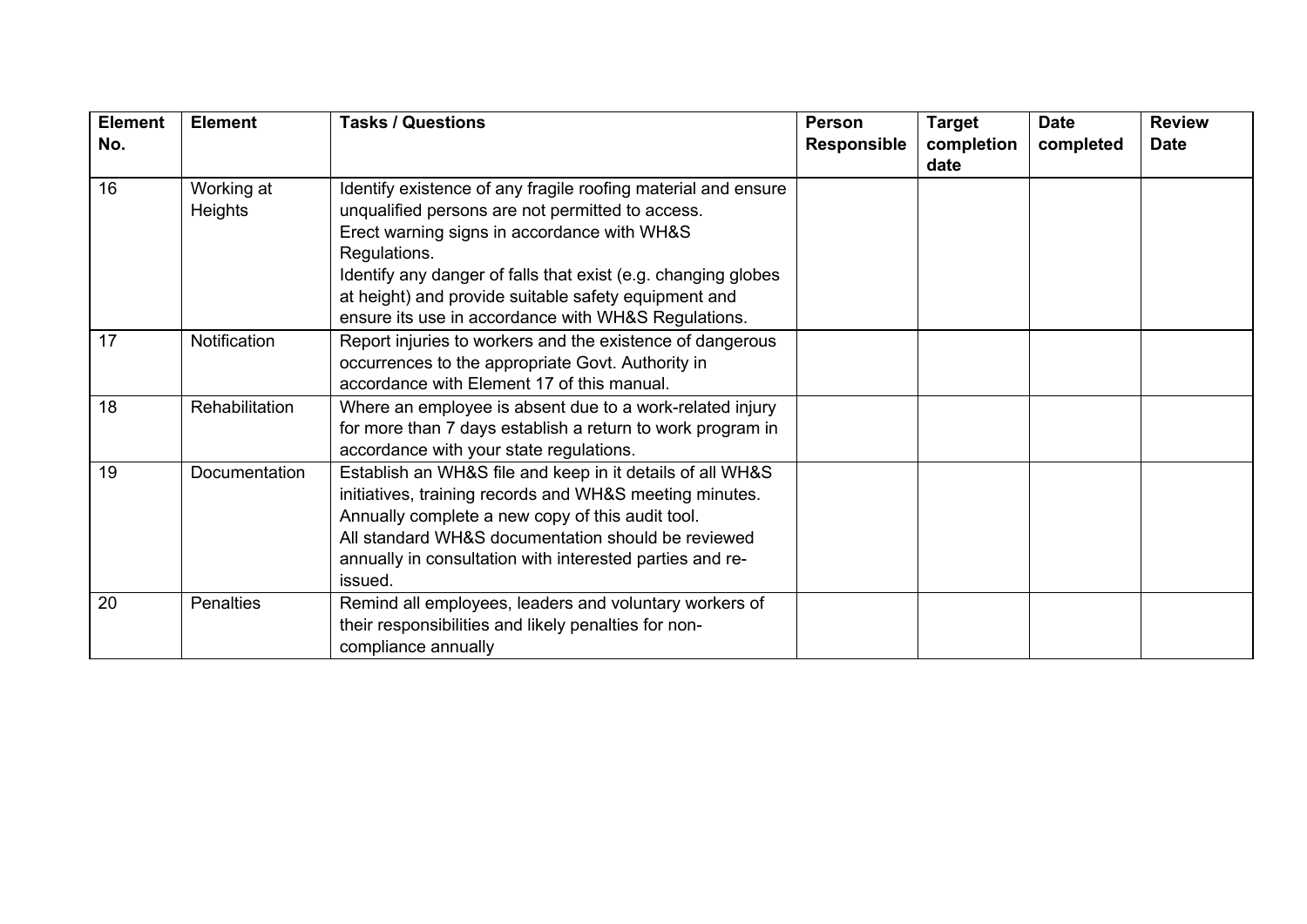# **O WORKPLACE HEALTH AND SAFETY POLICY**

## **DIOCESAN POLICY**

The Diocesan Workplace Health & Safety Policy provides an overarching framework as to how workplace risks are managed across all parishes and ministry units of the Diocese. It can be found at https://www.ntanglican.org.au/ministry-and-registry/forms-procedures/workplace-health-safety/

In short, leaders-in-charge (known as Workplace Health and Safety Managers ["WHSM"]) at each parish, ministry unit or Diocesan builing are responsible for workplace health and safety on that site, in particular that adequate induction and training is provided and that:

- all regular tasks with safety risks are identified and the risks controlled:
- safe work procedures are developed and implemented for these regular tasks;
- workers are involved in developing safe work procedures;
- safe work procedures are followed in day-to-day operations; and
- safe work procedures are regularly reviewed.

The Diocesan Office supports WHSMs by providing a centralised system for incident/hazard reporting and insurance claim management.

# **SAMPLE PARISH, MINISTRY UNIT OR DIOCESAN BUILDING WHS POLICY**

## **Commitment**

The church recognises its moral and legal responsibility to provide a safe and healthy work environment for employees, voluntary workers and visitors and will endeavour to ensure they do nothing to place themselves or the local community at risk of injury or illness.

## **Objectives**

The church will endeavour to

- Provide safe buildings, plant and systems of work
- Ensure compliance with legislative requirements and standards
- Provide employees, contractors and voluntary workers with information, instruction, training and supervision for their safety.
- Provide support that will assist employees and voluntary workers in maintaining their psychological and physical health.

## **Responsibilities of the church**

- To provide a safe workplace.
- To implement Occupational Health and Safety policies and procedures.
- To promote actively and be involved in those policies and procedures.
- To provide the resources required to meet the church's WH&S commitments.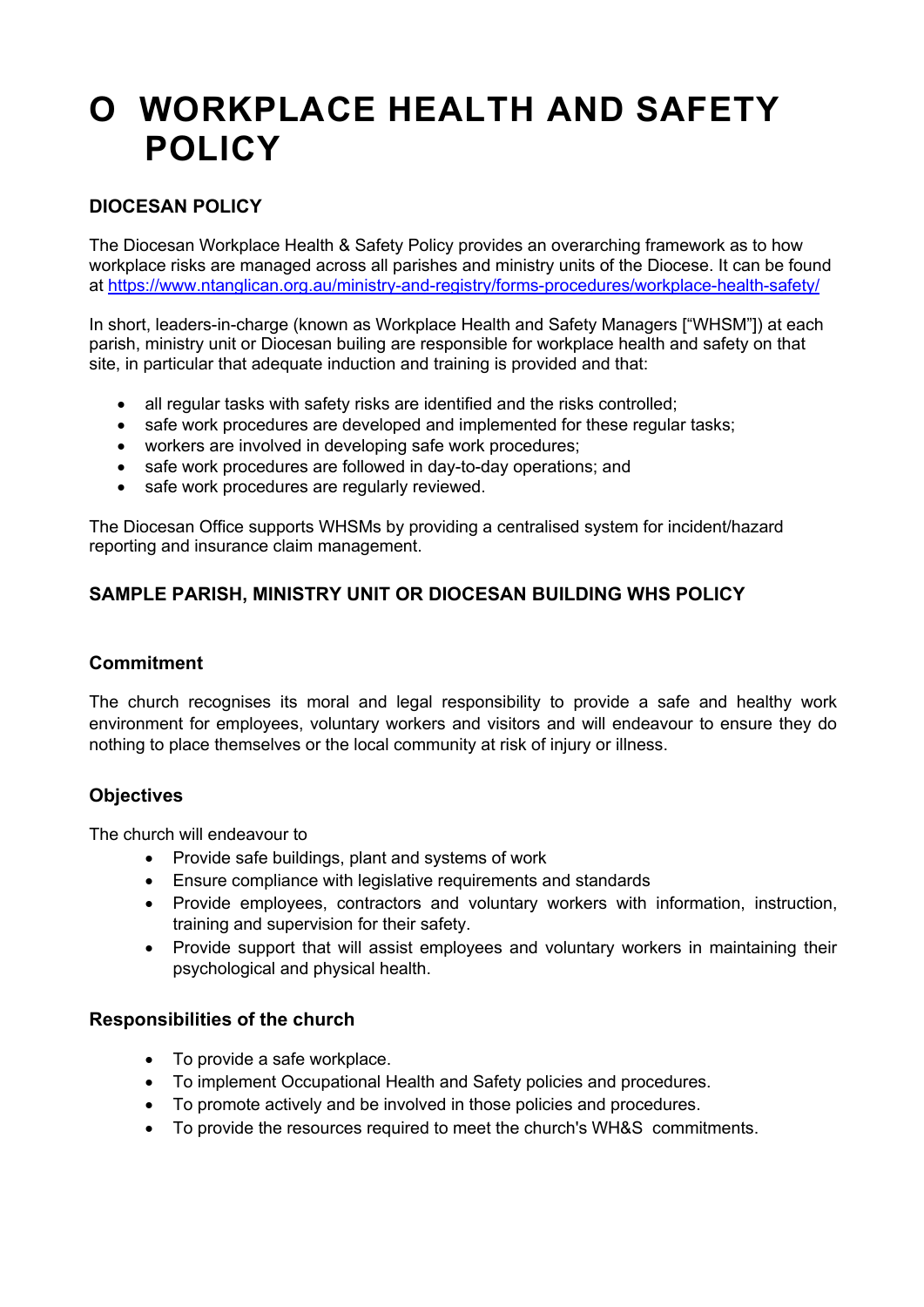## **Responsibilities of employees and voluntary workers**

- Follow all WH&S policies and procedures
- Report all hazards identified to the WH&S Administrator
- Comply with lawful instructions.
- Not behave in a willful and reckless manner

## **Consultation**

The church is committed to encouraging consultation and cooperation between church administrators, employees and voluntary workers. It will involve all parties in workplace changes likely to affect their safety, health and welfare.

------------------------- ----------------------------

Responsible Officer Employee/Volunteer

Document dated Next review date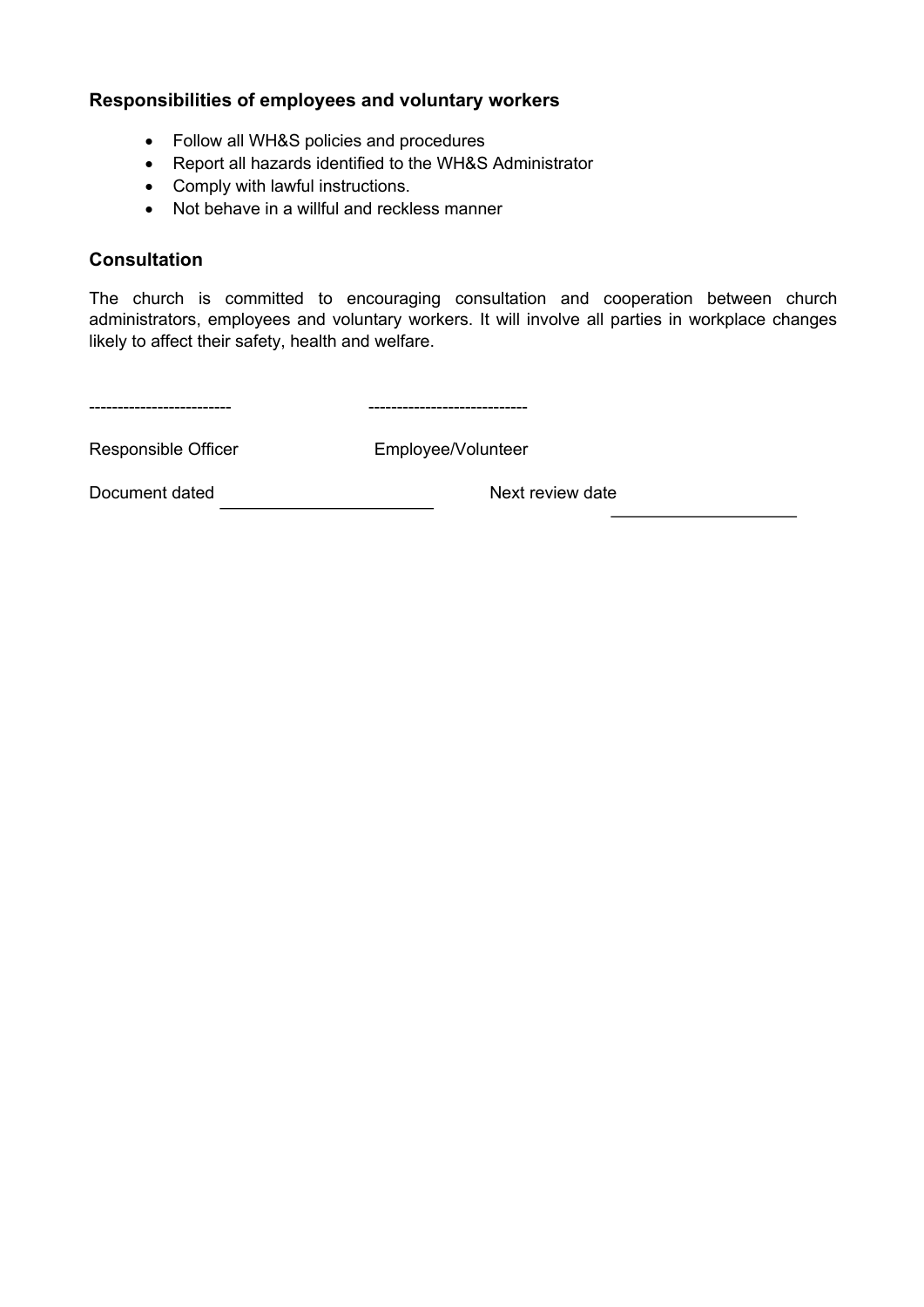# **P STANDARD WHS RULES**

**MINISTRY UNIT :**

- 1. No smoking in church buildings.
- 2. No alcohol or drugs on church property.
- 3. Know and observe all WH&S rules.
- 4. Know and observe details of emergency response and evacuation plans.
- 5. All work at heights must have the permission of the WH&S Manager before commencement.
- 6. Do not undertake work for which you are not qualified. e.g. Electrical maintenance
- 7. Take responsibility for own WH&S by not doing anything that may endanger your WH&S or that of a fellow employee/voluntary worker.
- 8. Report all potential hazards or accidents and incidents to the WH&S Manager.
- 9. Keep work areas neat and tidy at all times.
- 10. If required to lift any items likely to cause injury, seek assistance before proceeding.

----------------------- --------------------------------

Responsible Officer **Employee/Voluntary Worker Rep** 

Document dated Next review date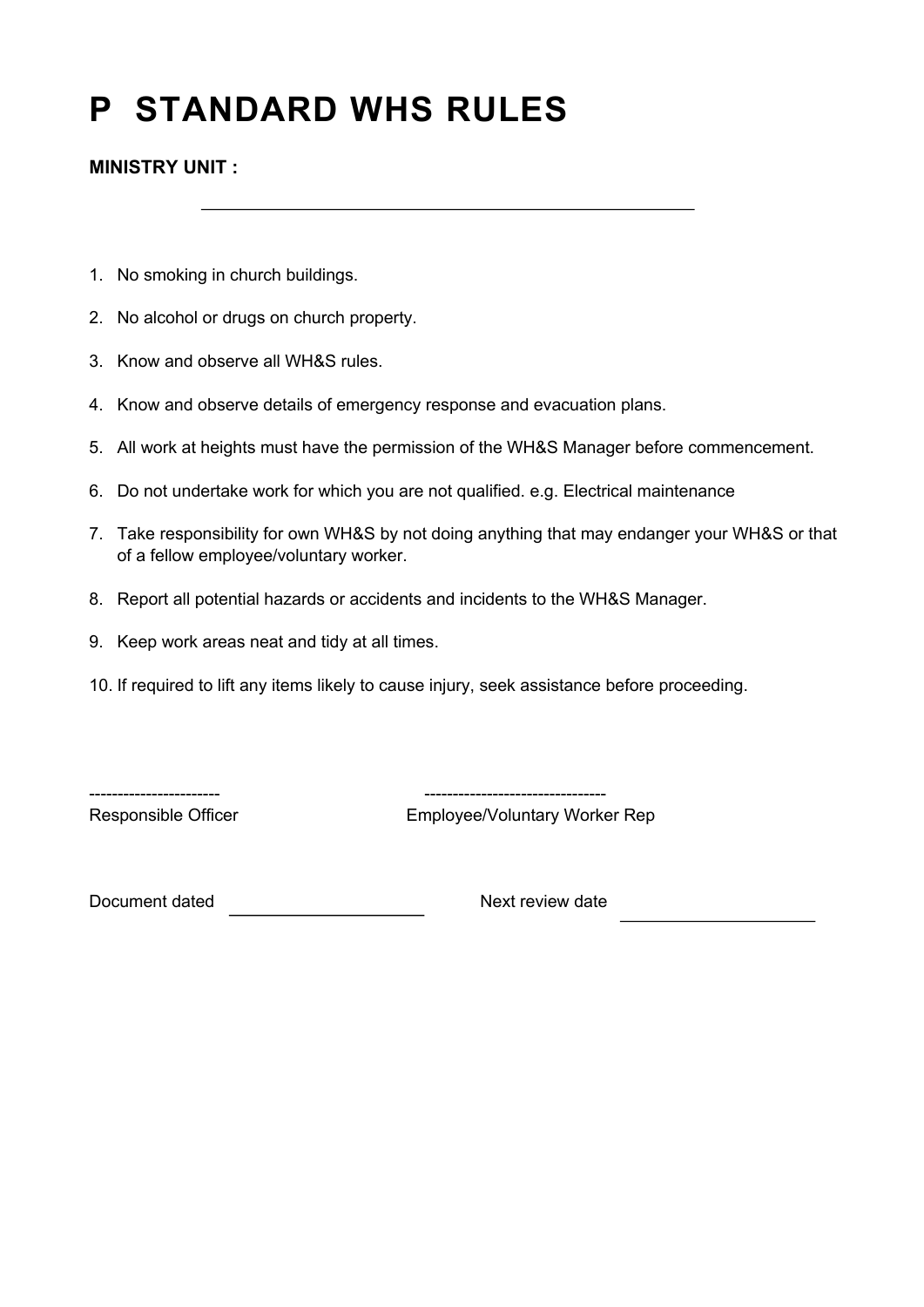# **P ADDITIONAL WHS RULES** (LEARNINGS FROM INCIDENT/HAZARD REPORTS)

# **MINISTRY UNIT:**

| Work<br>Activity                            | <b>Risk Identified</b>                          | Inherent<br>Likelihood | Inherent<br>Consequence | Inherent<br>Risk<br>Assessment | Specific Risk<br><b>Treatment Plan</b>                                                                                                 | Residual<br>Likelihood | Residual<br>Consequence | Residual<br>Risk<br>Assessment |
|---------------------------------------------|-------------------------------------------------|------------------------|-------------------------|--------------------------------|----------------------------------------------------------------------------------------------------------------------------------------|------------------------|-------------------------|--------------------------------|
| Access to<br>buildings by<br>third parties  | Safety -<br><b>Imminent Danger</b><br>to Person | C.<br>Possible         | 4. Major                | High                           | Implement security<br>protocol (e.g. two-on-<br>premises, process for<br>dealing with difficult<br>persons)                            | D.<br>Unlikely         | 4. Major                | Medium                         |
|                                             |                                                 |                        |                         |                                | Ensure cupboards<br>have a kickboard<br>sufficient to ensure<br>that toes are not<br>jammed in paths of                                |                        |                         |                                |
| Accessing<br>equipment<br>Avoiding<br>motor | Personal Injury -<br>Cut                        | <b>B.</b> Likely       | 2. Minor                | Medium                         | opening cupboard<br>doors                                                                                                              | D.<br>Unlikely         | 2. Minor                | Low                            |
| vehicle<br>damage<br>from<br>mowers         | <b>Property Damage</b><br>- Motor Vehicle       | C.<br>Possible         | 1.<br>Insignificant     | Low                            | Remove cars from the<br>area when mowing<br>occurs<br>Screening and<br>continual checking of<br>Safe Ministry                          | C.<br>Possible         | 1.<br>Insignificant     | Low                            |
| <b>Bible Studies</b>                        | Personal Injury -<br>Abuse                      | C.<br>Possible         | 3. Moderate             | Medium                         | accreditation, Safe<br>Ministry training<br>program                                                                                    | E. Rare                | 3. Moderate             | Low                            |
| Cleaning                                    | Personal Injury -<br>Chemical                   | C.<br>Possible         | 4. Major                | High                           | <b>Materials Safety</b><br><b>Handling Documents</b><br>available, keep out of<br>reach of children                                    | D.<br>Unlikely         | 4. Major                | Medium                         |
| Equipment<br>lending                        | Security - Theft                                | D.<br>Unlikely         | 3. Moderate             | Medium                         | Ensure locking up<br>procedures are<br>documented/followed                                                                             | D.<br>Unlikely         | 3. Moderate             | Medium                         |
|                                             | Personal Injury -                               | C.                     |                         |                                | Supervision by WHS<br>Manager at all times<br>ensuring 2-to-lift<br>within capacity to lift<br>as advised by<br>manufacturer of lifted | D.                     |                         |                                |
| <b>Heavy lifting</b>                        | Lifting                                         | Possible               | 4. Major                | High                           | goods                                                                                                                                  | Unlikely               | 4. Major                | Medium                         |
| Hospitality                                 | Personal Injury -<br>Burn                       | C.<br>Possible         | 2. Minor                | Medium                         | Prevention of children<br>entering kitchen areas                                                                                       | D.<br>Unlikely         | 2. Minor                | Low                            |
| Hospitality                                 | Personal Injury -<br>Cut                        | C.<br>Possible         | 2. Minor                | Medium                         | Prevention of children<br>entering kitchen areas<br>Supervision by WHS<br>Manager at all times,<br>assurance of                        | D.<br>Unlikely         | 2. Minor                | Low                            |
| Manual work<br>requiring<br>qualifications  | Personal Injury -<br>Electrical                 | C.<br>Possible         | 4. Major                | High                           | insurance and<br>qualifications of<br>contractor                                                                                       | D.<br>Unlikely         | 4. Major                | Medium                         |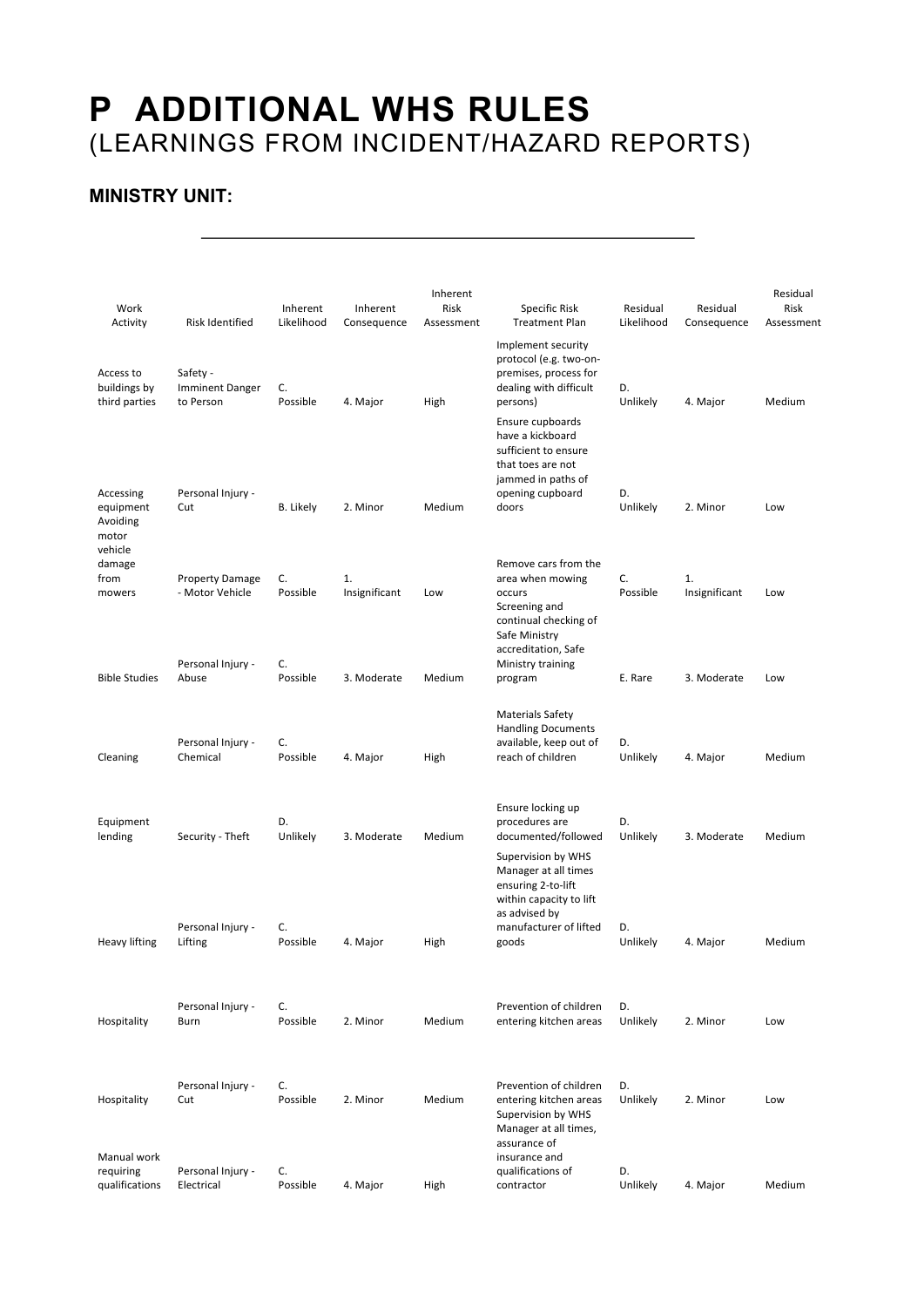| Manual work<br>requiring<br>qualifications         | Personal Injury -<br>Equipment            | C.<br>Possible | 4. Major           | High   | Supervision by WHS<br>Manager at all times,<br>assurance of<br>insurance and<br>qualifications of<br>contractor                                                                                                                                                                                                                                                                                    | D.<br>Unlikely | 4. Major           | Medium |
|----------------------------------------------------|-------------------------------------------|----------------|--------------------|--------|----------------------------------------------------------------------------------------------------------------------------------------------------------------------------------------------------------------------------------------------------------------------------------------------------------------------------------------------------------------------------------------------------|----------------|--------------------|--------|
| Midweek                                            | Security - Public                         | C.             |                    |        | Implement security<br>protocol (e.g. two-on-<br>premises, process for<br>dealing with difficult                                                                                                                                                                                                                                                                                                    | D.             |                    |        |
| Fellowship                                         | Nuisance                                  | Possible       | 3. Moderate        | Medium | persons)                                                                                                                                                                                                                                                                                                                                                                                           | Unlikely       | 3. Moderate        | Medium |
| Money<br>Handling                                  | Security - Theft                          | C.<br>Possible | 3. Moderate        | Medium | Two-to-count policy                                                                                                                                                                                                                                                                                                                                                                                | D.<br>Unlikely | 3. Moderate        | Medium |
| Personal                                           |                                           |                |                    |        | MDT: "Learn the local<br>knowledge about<br>which dogs are the<br>really cheeky ones<br>and take care with<br>them particularly.<br>Carry a stick if<br>possible. Warning<br>new people through<br>the induction manual.<br>Learn the language<br>that the dogs<br>understand and<br>actions that help get<br>rid of them. The Dogs<br>respond to this<br>because they are<br>conditioned by other |                |                    |        |
| protection in<br>remote<br>communities             | Personal Injury -<br>Bite/Sting/Allergy   | C.<br>Possible | 3. Moderate        | Medium | people discipline of<br>them."<br>Screening and<br>continual checking of<br>Safe Ministry                                                                                                                                                                                                                                                                                                          | D.<br>Unlikely | 3. Moderate        | Medium |
| Programs<br>with<br>Children                       | Personal Injury -<br>Abuse                | C.<br>Possible | 5.<br>Catastrophic | High   | accreditation, Safe<br>Ministry training<br>program<br>Screening and<br>continual checking of<br>Safe Ministry<br>accreditation, Safe                                                                                                                                                                                                                                                              | E. Rare        | 5.<br>Catastrophic | High   |
| Programs<br>with Youths                            | Personal Injury -<br>Abuse                | C.<br>Possible | 5.<br>Catastrophic | High   | Ministry training<br>program                                                                                                                                                                                                                                                                                                                                                                       | E. Rare        | 5.<br>Catastrophic | High   |
| Property<br>protection in<br>remote<br>communities | <b>Property Damage</b><br>- Motor Vehicle | C.<br>Possible | 3. Moderate        | Medium | Where possible, place<br>cars behind<br>fences/cages.<br>Otherwise accept risk.                                                                                                                                                                                                                                                                                                                    | D.<br>Unlikely | 3. Moderate        | Medium |
| Property<br>protection in<br>remote<br>communities | <b>Property Damage</b><br>- Buildings     | C.<br>Possible | 3. Moderate        | Medium | Where possible, erect<br>and maintain fences<br>and security lighting.<br>Otherwise accept risk.                                                                                                                                                                                                                                                                                                   | D.<br>Unlikely | 3. Moderate        | Medium |
| Property<br>protection in<br>urban areas           | <b>Property Damage</b><br>- Buildings     | B. Likely      | 3. Moderate        | High   | Where possible, erect<br>and maintain fences<br>and security lighting.<br>Otherwise accept risk.                                                                                                                                                                                                                                                                                                   | C.<br>Possible | 3. Moderate        | Medium |
| Sunday<br>Services                                 | Personal Injury -<br>Collision            | C.<br>Possible | 2. Minor           | Medium | Regular<br>announcement,<br>signage, WHS rules<br>posted "no running<br>indoors"                                                                                                                                                                                                                                                                                                                   | D.<br>Unlikely | 2. Minor           | Low    |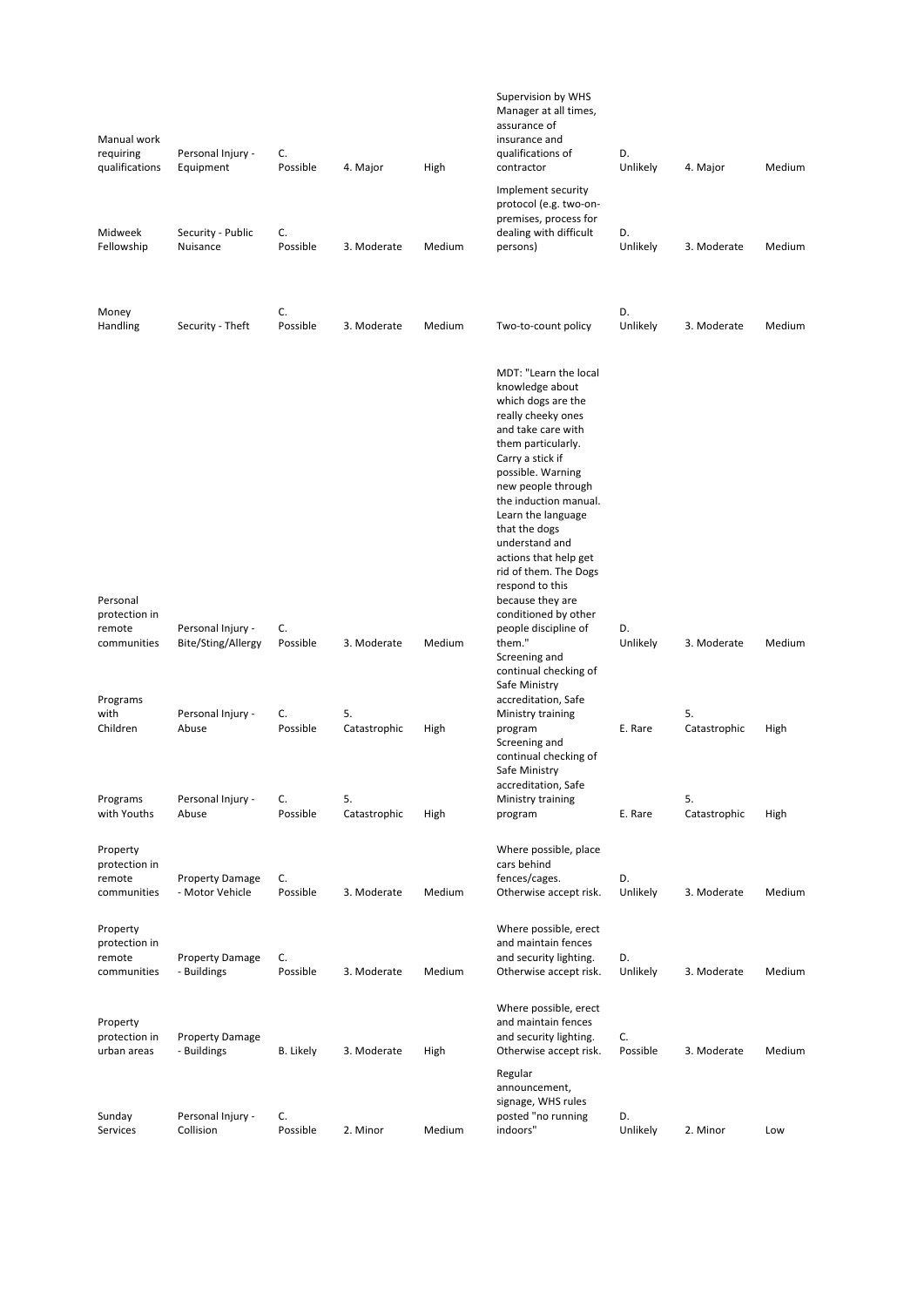| Sunday<br>Services                                    | Personal Injury -<br>Abuse                      | C.<br>Possible | 5.<br>Catastrophic | High   | Screening and<br>continual checking of<br>Safe Ministry<br>accreditation, Safe<br>Ministry training<br>program<br>Regular<br>announcement,<br>signage, WHS rules to<br>include requirement<br>for greater attention<br>to safety during | E. Rare        | 5.<br>Catastrophic | High   |
|-------------------------------------------------------|-------------------------------------------------|----------------|--------------------|--------|-----------------------------------------------------------------------------------------------------------------------------------------------------------------------------------------------------------------------------------------|----------------|--------------------|--------|
| Sunday<br>Services                                    | Personal Injury -<br>Collision                  | C.<br>Possible | 2. Minor           | Medium | games is encouraged<br>and communicating<br>during explanation                                                                                                                                                                          | D.<br>Unlikely | 3. Moderate        | Medium |
| <b>Travelling</b><br>to/from<br>remote<br>communities | Personal Injury -<br>Collision                  | D.<br>Unlikely | 4. Major           | Medium | Up-to-date first aid kit<br>(review stockholding<br>annually), first aiders<br>current training                                                                                                                                         | D.<br>Unlikely | 4. Major           | Medium |
| <b>Travelling</b><br>to/from<br>remote<br>communities | Personal Injury -<br>Assault                    | D.<br>Unlikely | 4. Major           | Medium | Implement security<br>protocol (e.g. two-on-<br>premises, process for<br>dealing with difficult<br>persons)                                                                                                                             | D.<br>Unlikely | 4. Major           | Medium |
| Travelling<br>to/from<br>remote<br>communities        | Safety - Stranded<br>without help               | C.<br>Possible | 4. Major           | High   | Signing log book for<br>purpose of trip, use of<br>Garmin                                                                                                                                                                               | D.<br>Unlikely | 4. Major           | Medium |
| <b>Travelling</b><br>to/from<br>remote<br>communities | Safety -<br><b>Imminent Danger</b><br>to Person | C.<br>Possible | 4. Major           | High   | Consider acquisition<br>of Garmin in-Reach of<br>use when in remote<br>areas                                                                                                                                                            | D.<br>Unlikely | 4. Major           | Medium |
| Working at<br>heights                                 | Personal Injury -<br>Fall                       | C.<br>Possible | 4. Major           | High   | Supervision by WHS<br>Manager at all times                                                                                                                                                                                              | D.<br>Unlikely | 4. Major           | Medium |
| Working<br>Bees                                       | Personal Injury -<br>Bite/Sting/Allergy         | C.<br>Possible | 2. Minor           | Medium | Supervision by WHS<br>Manager at all times                                                                                                                                                                                              | D.<br>Unlikely | 2. Minor           | Low    |
| Working<br>Bees                                       | Personal Injury -<br>Fall                       | C.<br>Possible | 4. Major           | High   | Supervision by WHS<br>Manager at all times                                                                                                                                                                                              | D.<br>Unlikely | 4. Major           | Medium |
| Working<br>Bees                                       | Personal Injury -<br>Lifting                    | C.<br>Possible | 4. Major           | High   | Supervision by WHS<br>Manager at all times                                                                                                                                                                                              | D.<br>Unlikely | 4. Major           | Medium |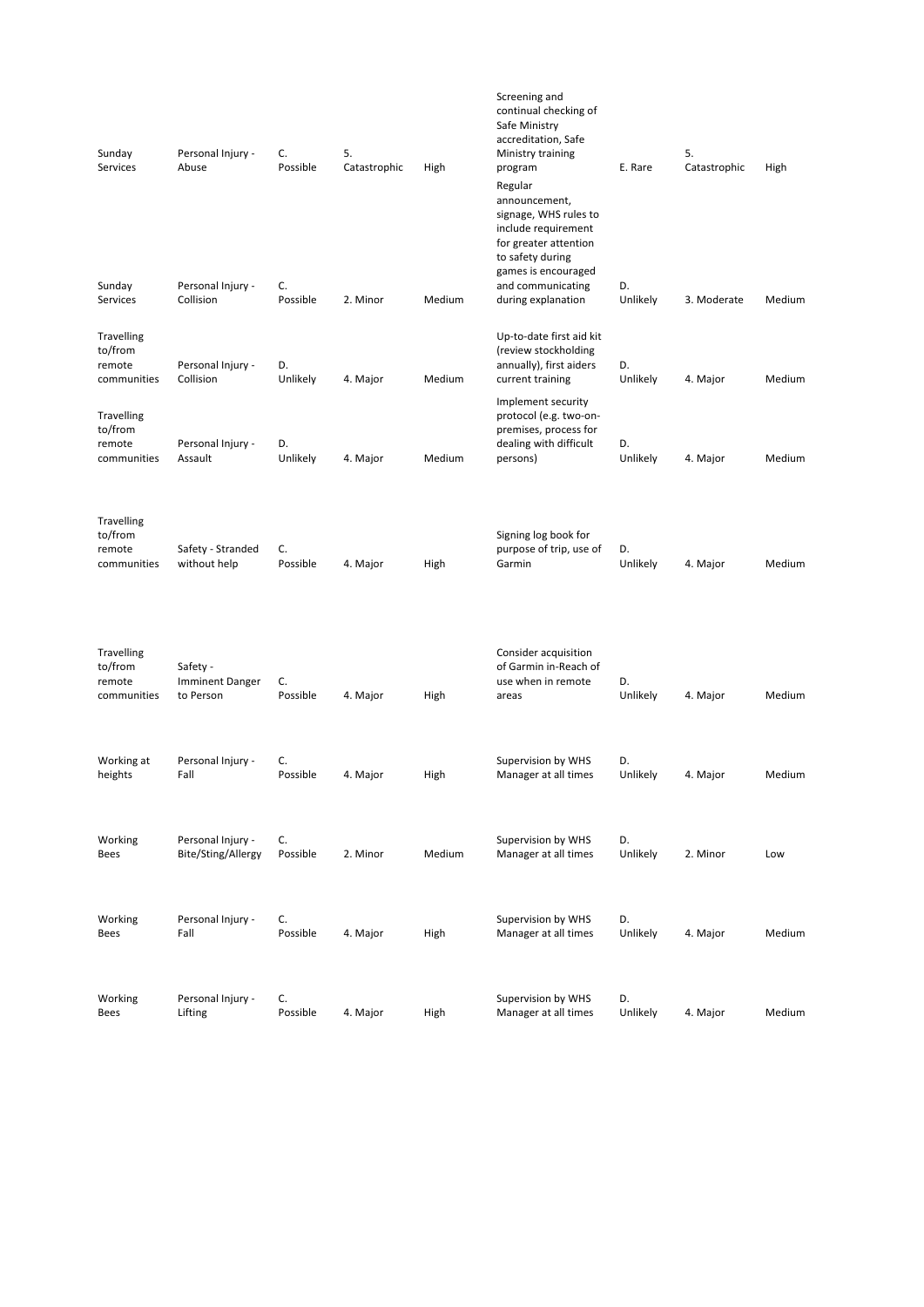| Working<br><b>Bees</b>  | Personal Injury -<br>Bite/Sting/Allergy   | C.<br>Possible | 4. Major    | High   | All lawnmowers be<br>aware of safety<br>around meliondosis<br>and note the<br>recommendations to<br>wear boots and<br>gloves, to consider<br>wearing a mask if<br>there is risk of dirt<br>being blown up and<br>inhaled, and to ensure<br>we only mow when<br>the grass is suitably<br>dry. Add to Activities<br>Risks Controls. | D.<br>Unlikely | 4. Major    | Medium |
|-------------------------|-------------------------------------------|----------------|-------------|--------|-----------------------------------------------------------------------------------------------------------------------------------------------------------------------------------------------------------------------------------------------------------------------------------------------------------------------------------|----------------|-------------|--------|
|                         |                                           |                |             |        |                                                                                                                                                                                                                                                                                                                                   |                |             |        |
| Working<br>Bees         | <b>Property Damage</b><br>- Motor Vehicle | C.<br>Possible | 2. Minor    | Medium | Grass catch to be<br>installed properly on<br>ride-on mower                                                                                                                                                                                                                                                                       | D.<br>Unlikely | 2. Minor    | Low    |
| Working solo<br>on site | Personal Injury -<br>Assault              | C.<br>Possible | 4. Major    | High   | Recommend<br>installation of CCTV,<br>minimum two-on-site<br>OR, if solo-on-site,<br>secure premises and<br>minimise time<br>interacting with<br>external parties only if<br>safe to do so, low<br>cash holding policy                                                                                                            | D.<br>Unlikely | 4. Major    | Medium |
| Working solo            |                                           | C.             |             |        | Recommend<br>installation of CCTV,<br>minimum two-on-site<br>OR, if solo-on-site,<br>secure premises and<br>minimise time<br>interacting with<br>external parties only if<br>safe to do so, low                                                                                                                                   | D.             |             |        |
| on site                 | Security - Theft                          | Possible       | 3. Moderate | Medium | cash holding policy                                                                                                                                                                                                                                                                                                               | Unlikely       | 3. Moderate | Medium |
|                         |                                           |                |             |        |                                                                                                                                                                                                                                                                                                                                   |                |             |        |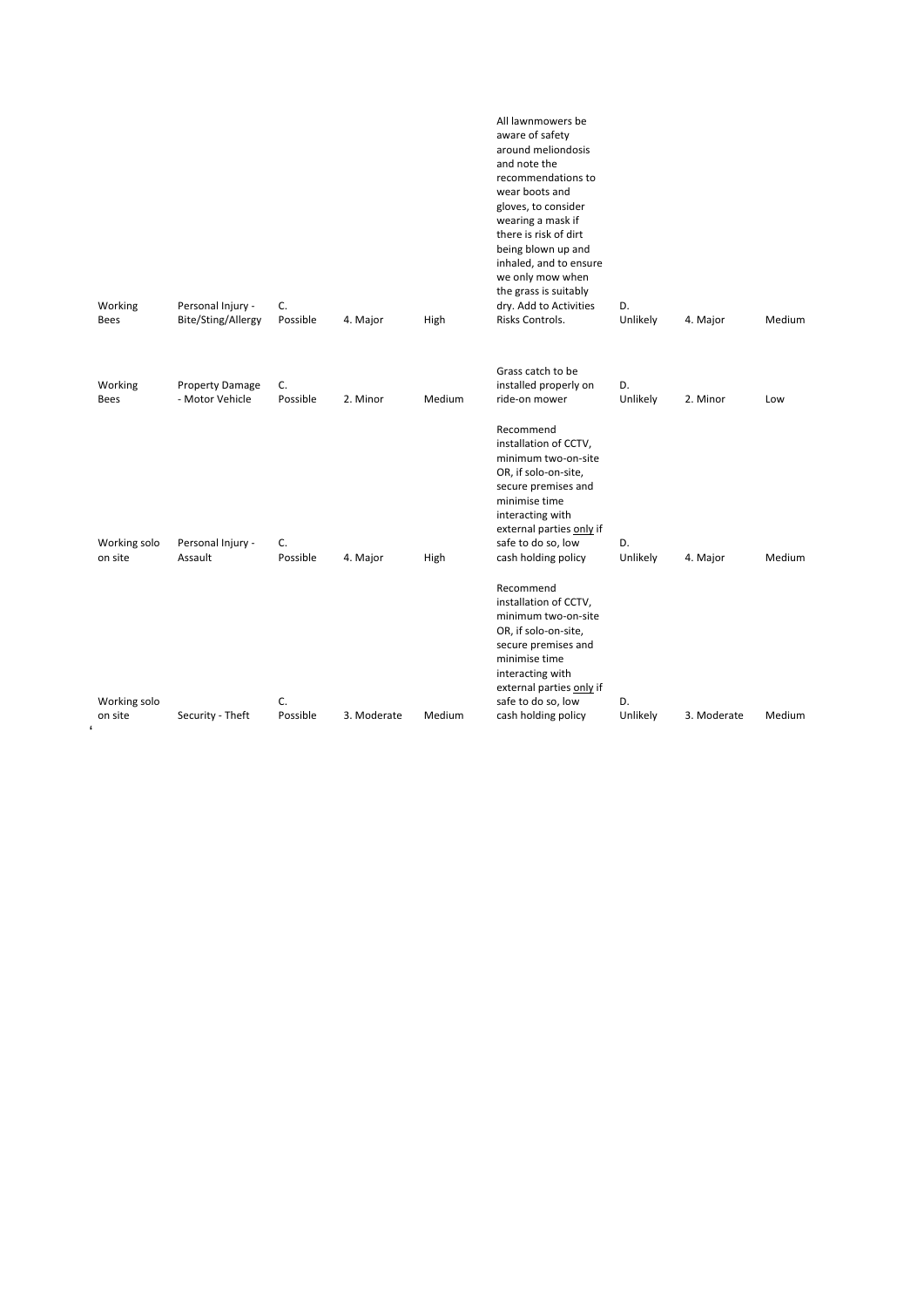# **Q HOUSEKEEPING CHECKLIST**

## **Church**

Date of Inspection \_\_\_\_\_\_\_\_\_Persons Inspecting\_\_\_\_\_\_\_\_\_\_\_\_\_\_\_\_\_\_\_\_\_\_\_\_\_\_\_\_\_\_\_\_\_\_\_

| <b>No</b> | <b>CL</b><br>Items<br><b>Checklist</b> | es | No | NI/A<br>$\cdots$ |
|-----------|----------------------------------------|----|----|------------------|

## **Floors, Aisles, Stairs & Landings**

| All aisles are clear                            |  |  |
|-------------------------------------------------|--|--|
| Aisles are free of slip, trip and fall hazards  |  |  |
| Stairs free of worn or broken treads            |  |  |
| Handrails are in good repair                    |  |  |
| Non-skid strips on chairs are in good condition |  |  |

## **Storage**

| No storage in traffic areas      |  |  |
|----------------------------------|--|--|
| Stacks stable with good bases    |  |  |
| No rubbish or unwanted material  |  |  |
| Flammable items correctly stored |  |  |

## **Electrical Power**

| 10 | Plugs, sockets & switches in good order         |  |  |
|----|-------------------------------------------------|--|--|
| 11 | Free of frayed or defective leads               |  |  |
| 12 | Free of double adaptors or piggy-back plugs.    |  |  |
| 13 | All lights adequate or operational              |  |  |
| 14 | Residual Current Devices installed & maintained |  |  |

## **First Aid**

| - 15 | First Aid kits identified and appropriately stocked |  |  |
|------|-----------------------------------------------------|--|--|
| -16  | Names of qualified first aiders displayed           |  |  |

#### **Emergency Response/Fire Protection**

| 17 | Evacuation Procedures clearly displayed              |  |  |
|----|------------------------------------------------------|--|--|
| 18 | Fire extinguishers appropriate to material           |  |  |
| 19 | Extinguishers readily available and properly mounted |  |  |
| 20 | Exits and exit signs adequately illuminated          |  |  |
| 21 | Exits & fire doors in good repair and unobstructed,  |  |  |
|    | internally and externally                            |  |  |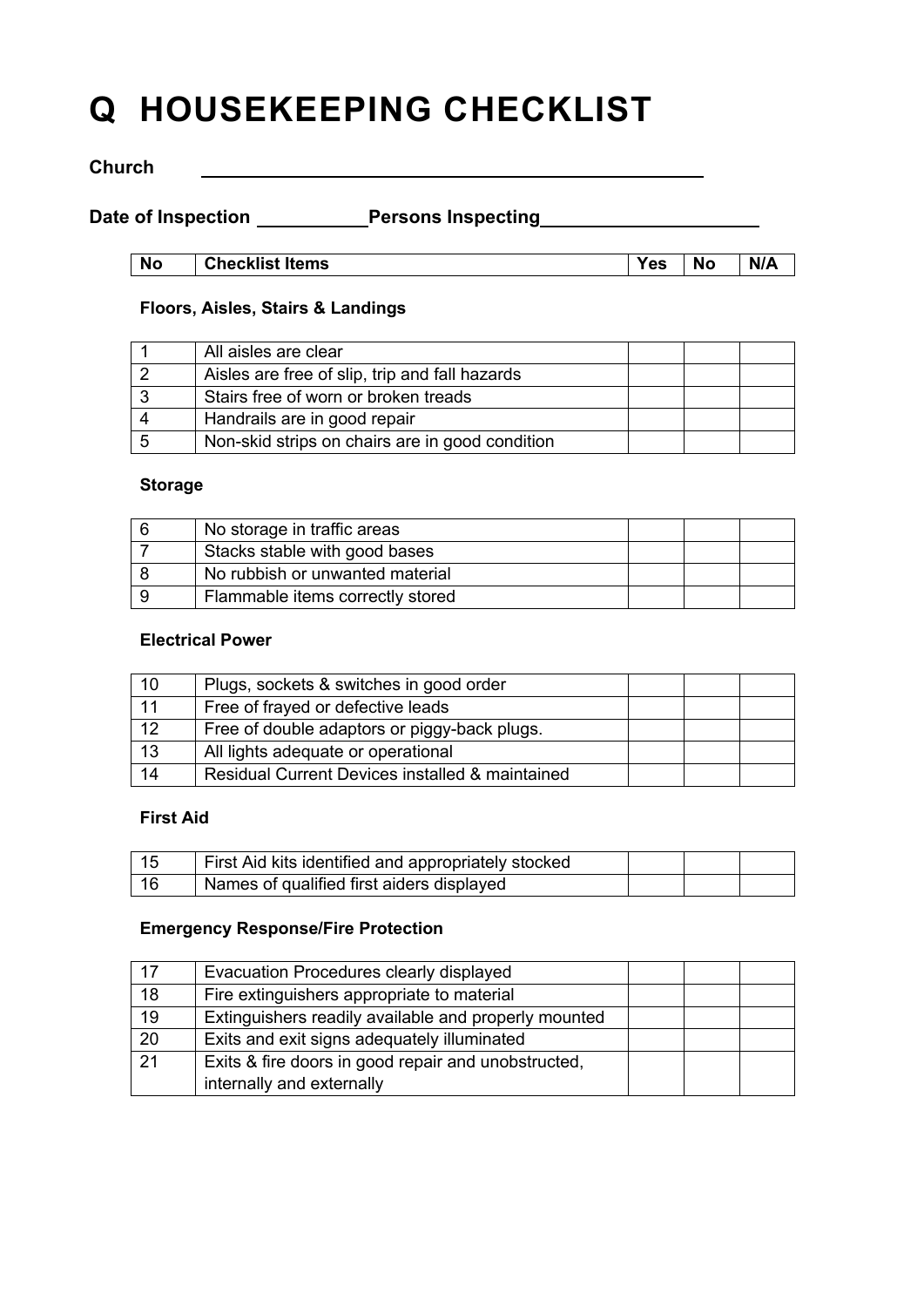| <b>No</b> | $\sim$ $\sim$ $\sim$<br>Items<br>้ neckiis).<br>ີ | $\mathbf{c}$<br>-- | <b>Nc</b><br>and the state of the state of the state | .<br>N<br>' A<br>$\mathbf{u}$ |
|-----------|---------------------------------------------------|--------------------|------------------------------------------------------|-------------------------------|
|           |                                                   |                    |                                                      |                               |

## **Car Park/Outdoor Areas**

| 22 | Clean and free from rubbish                 |  |  |
|----|---------------------------------------------|--|--|
| 23 | Even surfaces – no holes                    |  |  |
| 24 | Free of grease and oil                      |  |  |
| 25 | Vehicle traffic ways clearly marked and lit |  |  |
| 26 | Free of dense shrubbery obstructing vision  |  |  |

# **Equipment**

| 27              | Office chairs suitable and in good condition       |  |  |
|-----------------|----------------------------------------------------|--|--|
| 28              | Ladders serviceable, no broken rungs/defects       |  |  |
| 29              | Metal ladders not used for electrical work         |  |  |
| 30              | WH&S policies & procedures appropriately displayed |  |  |
| 31              | Safety signs clearly displayed where necessary     |  |  |
| $\overline{32}$ | Kitchen appliances properly maintained             |  |  |

| <b>Action Required</b> | By Whom | <b>By When</b> | <b>Completed</b> |
|------------------------|---------|----------------|------------------|
|                        |         |                |                  |
|                        |         |                |                  |
|                        |         |                |                  |
|                        |         |                |                  |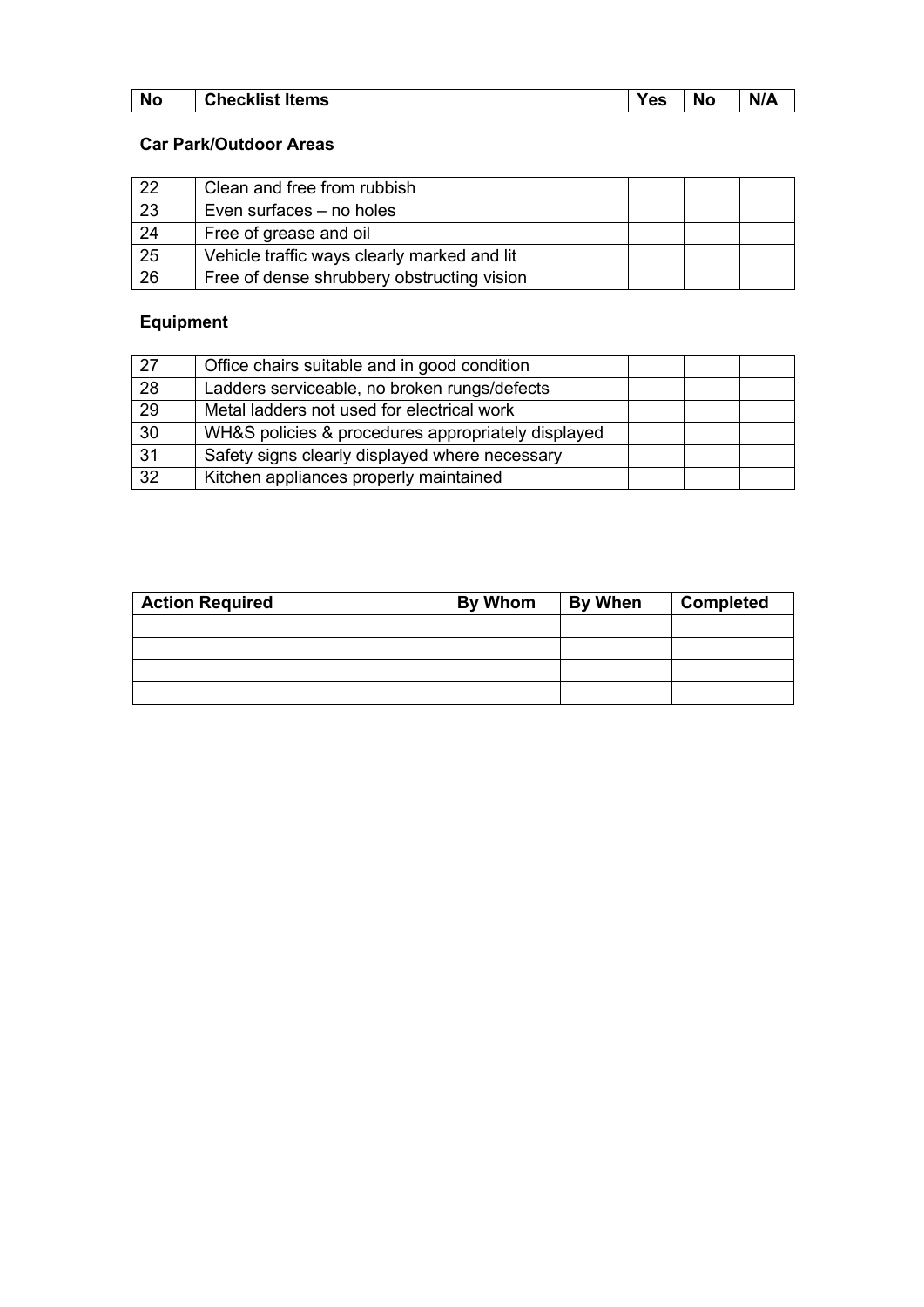# **R INDUCTION CHECKLIST FOR NEW EMPLOYEES/VOLUNTARY WORKERS**

## **CHURCH**

 Provided with property plan showing name and location of staff where appropriate

Introduced to other staff members and voluntary workers

Advised of location of toilets and other facilities

Given details of first aid facilities provided.

Provided with copy of Emergency Response Plan.

Shown location of fire fighting equipment.

Supplied with copy of Section 30 of this manual.

Provided with copies of site-specific WH&S documentation.

Use of Hazard/Incident Report forms has been explained

Shown copies of Asbestos Register where one exists.

Provided with opportunity to ask questions on WH&S matters.

| Inductee |  | Date |  |
|----------|--|------|--|
|          |  |      |  |

| Inducted by | Date |
|-------------|------|
|             |      |

[Note: an alternative induction program can be found at https://worksafe.nt.gov.au/forms-andresources/guides/safety-management-small-business-toolkit ]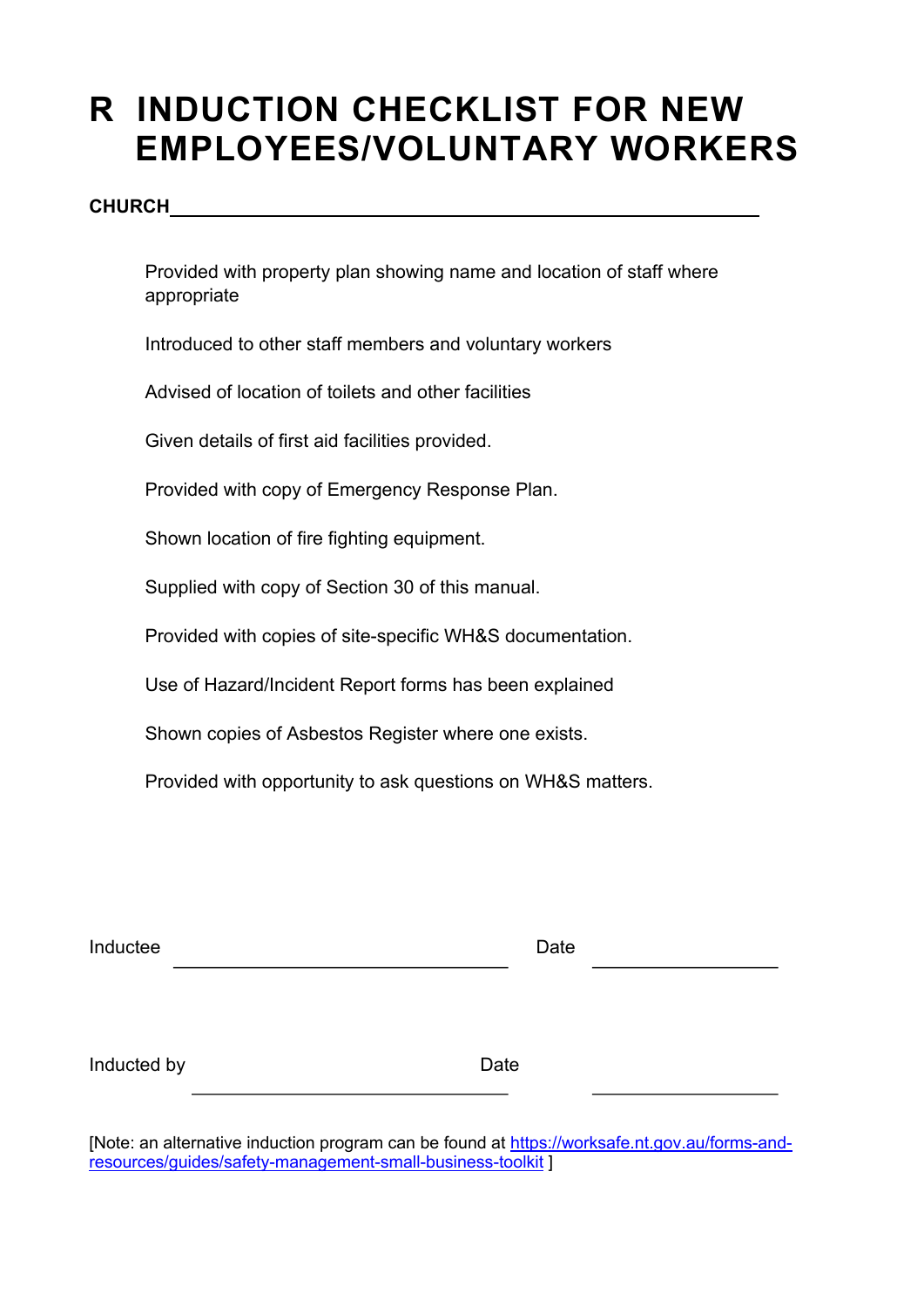# **S FIRST AID GUIDANCE DOCUMENT**

## **First Aid is the emergency care of injured or sick persons. It aims to**

- preserve life,
- promote recovery,
- prevent the injury or illness becoming worse.

Guidance notes are available in most States from Workcover Authorities They enable you to assess what your first aid needs are depending on the size of the workforce and risk of injury.

# **First Aid Kits**

First Aid requirements vary from state to state. An *example* of what may be required follows.

"In broad terms were there are more than 25 and less than 50 employees the requirement is to have a **'Basic First Aid Kit'.** All of our Churches would fall into this category. Workplaces with more than 50 employees require an **'Occupational First Aid Kit'**. Legally most churches would not require such a kit but considering that congregations often run into hundreds it seems logical that you would have at least a Basic Kit available.

Kits must be properly maintained and be in the care of a responsible person. A record should be kept of any treatment given. The name of your trained first aider, and even a photograph should be displayed on the front of the cabinet.

Analgesics should not form part of your first aid kit. They may be kept by a responsible person and made available provided the use is noted and explained.

## *The contents of both Basic and Occupational First Aid Kits are listed in this document".*

# For information specific to your state contact your local Workcover Authority

## **Other Issues**

The Workcover notes give guidance for workplaces in relation to the provision of First Aid rooms and facilities, training and other information of interest. The number of employees on our sites and type of activities carried out at our sites may dictate any need to comply with local legislation.

## **Recommendations**

- Supply at least one Basic First Aid Kit.
- Have a trained First Aider available at services.
- Have trained First Aider available at large church functions if possible.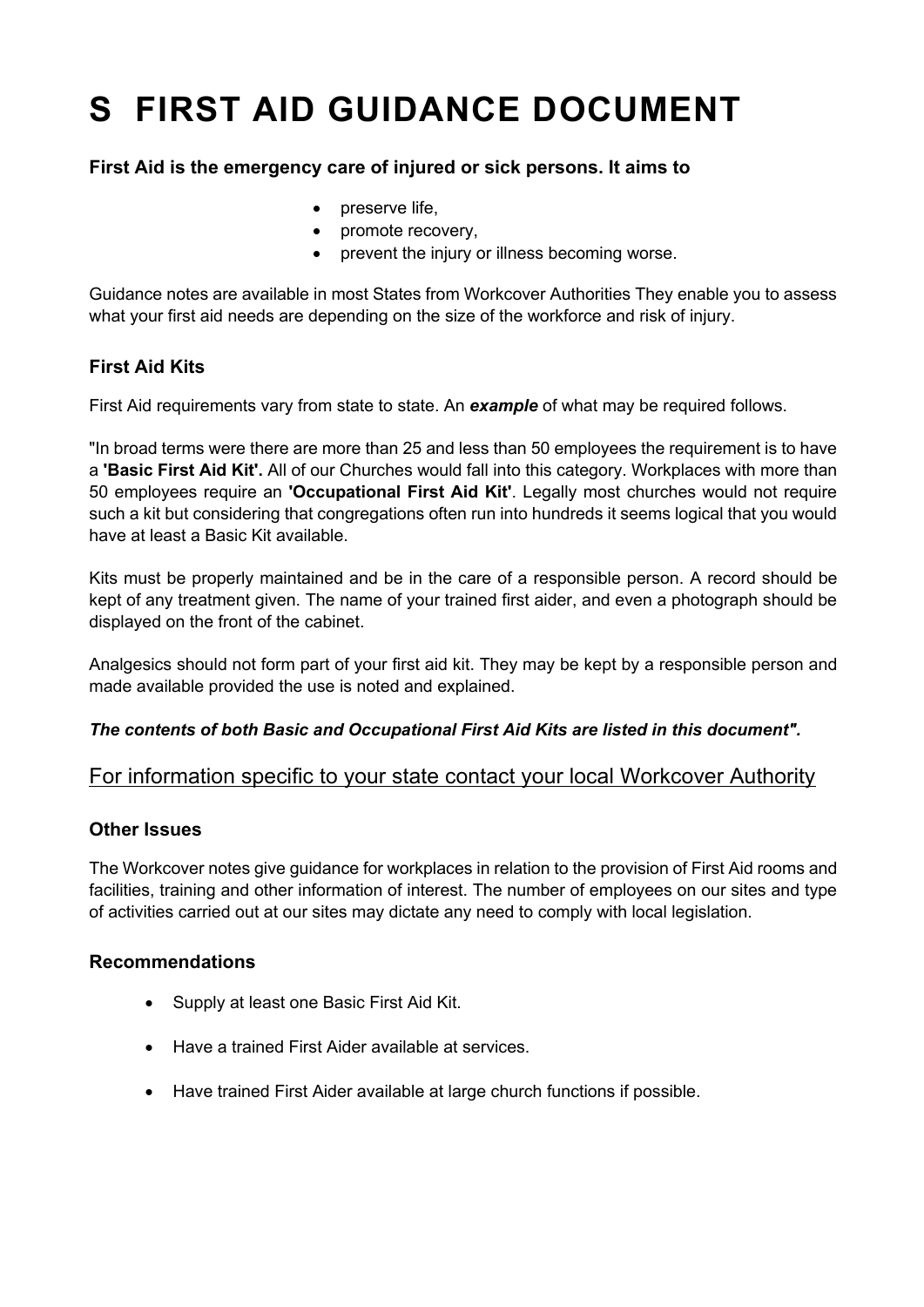# **MINIMUM REQUIREMENTS FOR A FIRST AID KIT**

The contents listed below apply in South Australia. Check with your local Workcover Authority to ascertain any variations specific to your state

| <b>Supplies</b>                                    | Basic First Aid | <b>Occupational</b>  |
|----------------------------------------------------|-----------------|----------------------|
|                                                    | Kit             | <b>First Aid Kit</b> |
| Gauze pieces 75mm x 75mm, sterile                  | 5 packets       | 20 packets           |
| Packets containing 5                               |                 |                      |
| BPC wound dressings No 15                          | 1               | $\overline{2}$       |
| Wound dressings sterile, non-adherent, small       | 3               | 12                   |
| Wound dressings sterile, non-adherent, large       | 1               | 3                    |
| Eye pads, sterile, individually wrapped            |                 | $\overline{4}$       |
| Conforming cotton bandages 50mm                    | 3               | 6                    |
| Conforming cotton bandages, 75mm                   | 3               | 6                    |
| Conforming cotton bandages, 100mm                  | 1               | 6                    |
| Triangular bandages (Minimum width 90mm)           | $\overline{2}$  | 6                    |
| Non-stretch adhesive tape,                         | $\mathbf{1}$    | 1                    |
| 25mmx2m rolls(hypo-allergenic)                     |                 |                      |
| Adhesive dressing strips, independently wrapped,   | 50              | 100                  |
| minimum quantity                                   |                 |                      |
| Disposable wound cleaning swabs (1% Cetrimide      | 10              | 25                   |
| BP)                                                |                 |                      |
| Povidone - iodine 10% solution                     | 15ml            | 2x15ml               |
| Cotton-tipped applicators                          |                 | 50                   |
| Disposable latex gloves                            | 5prs            | 10prs                |
| Disposable eye wash (holding at least 30ml)        |                 | 5                    |
| Approved resuscitation mask*                       | 1               | 1                    |
| Scissors (sharp/blunt points)                      | 1               | 1                    |
| Splinter forceps                                   |                 | $\mathbf{1}$         |
| Splinter probe/remover                             | 1               | 1                    |
| 70% alcohol swabs (ethanol or methanol)            | 10              | 25                   |
| (for instrument disinfection)                      |                 |                      |
| Safety pins                                        | 5               | 10                   |
| Recording book and pencil for recording injury and | 1               | 1                    |
| illness first aid                                  |                 |                      |
| Leaflet, First Aid Instructions (issued by the SA  | $\mathbf{1}$    | $\mathbf{1}$         |
| Occupational Health and Safety Commission          |                 |                      |

Persons using an approved resuscitation facemask should have received recent training in its use.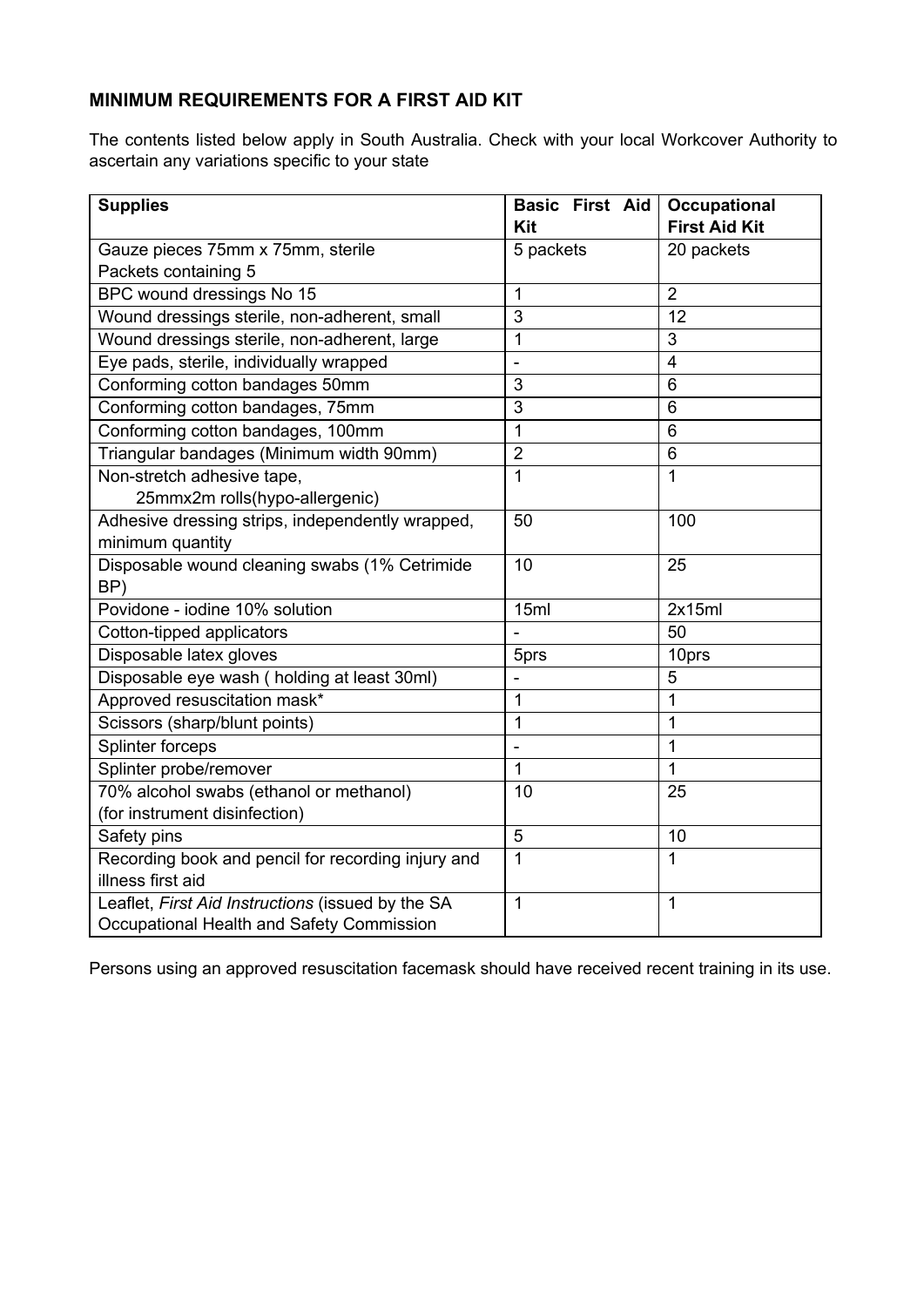# **T FIRE PROTECTION REGULATIONS AND FIREFIGHTING EQUIPMENT GUIDELINES**

## **Summary of Fire and Emergency Regulations**

Schedule 2 of the *NT Fire and* Emergency *Regulations* prescribes buildings that must comply with the Building Fire Safety requirements. The list includes "*buildings where people may assemble including for civic, theatrical, social, political, religious, recreational or transit purposes".*

The Northern Territory Fire and Rescue Service provides a Building Inspection Checklist that details building owners and occupiers legal obligations to ensure the safety of any person in the event of a fire or other emergency. The link to this Checklist is **Building Fire Safety Checklist.pdf** (nt.gov.au).

The check list clearly sets out the testing and checking requirements for Building Fire Safety Installations such as:

- Fire Extinguishers
- Fire Blankets
- Emergency Lighting
- Fire/Smoke Detection and Suppression Systems and
- Exit Signs.

All of these must be checked and/or tested by an appropriately qualified person six monthly in accordance with the applicable Australian Standard. Detailed information is also provided on:

- Evacuation Plan and Procedures
- Emergency Procedure Training
- Fire Exits
- Maintenance Record Keeping, and
- Housekeeping for Fire Stairs and Storage.

Full details of the Northern Territory Fire and Emergency Act and Regulations can be accessed on Legislation Database (nt.gov.au).

For reference, the key areas which often require additional work are the following:

- 1. Additional emergency lighting and ensuring "EXIT" signs remain on at all times;
- 2. Evacuation plans (can be self-produced, exits paths to be marked in green, legend containing "you are here" and fire safety equipment, spelling out "RACE" and "PASS" acronyms, displayed in prominent place);
- 3. Ensuring fire safety equipment is maintained every six (6) months and replacing fire extinguishers ever five (5) years; and
- 4. Establishing registers for fire safety equipment maintenance, staff training (basic information what happens in an evacuation) and fire drills.

Should you require any third party support on these items, the Cathedral and Diocesan Office use Darwin-based Access Fire (Jorge Marques) 0408 817 681.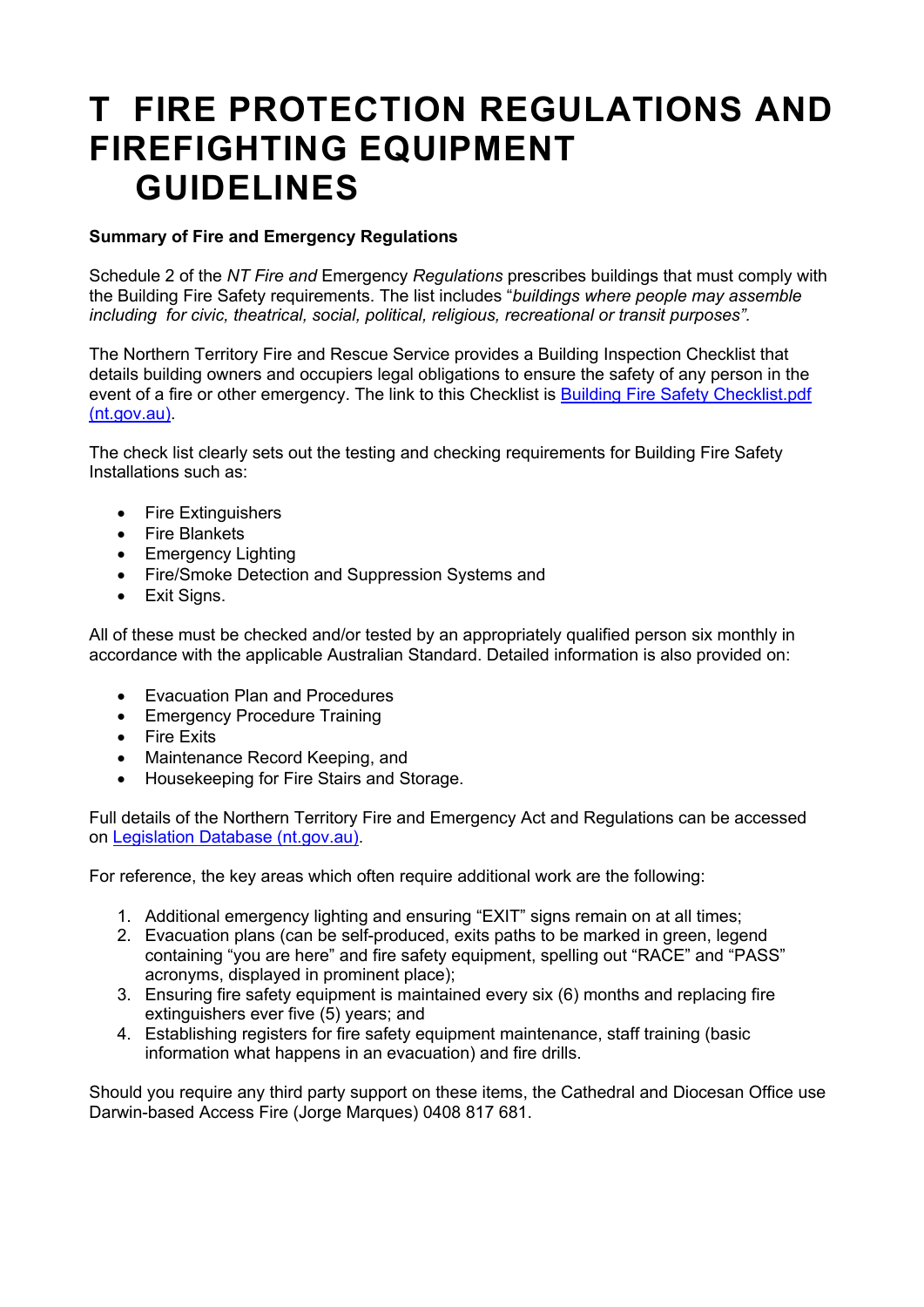# **In churches the most common types of fire-fighting equipment are:**

- portable fire extinguishers;
- fixed hose reels:
- fire hoses and hydrants;
- sprinkler systems; and
- fire blankets.

# **PORTABLE FIRE EXTINGUISHERS**

The table on the following page sets out the types of extinguishers that may be encountered and their uses.

## **It is recommended that:**

- all employees and voluntary workers should be asked to make themselves familiar with these extinguishers and their uses;
- the possibility of providing some basic training for people be sought from the local fire authority.
- enquiries be made of your congregation to establish if any members have had fire warden training and if they can assist the church using their expertise.

# **FIXED HOSE REELS**

These are wall mounted in accessible locations or in a cabinet. They are connected to a constant water supply. They are for use on fires involving ordinary combustibles such as wood, paper, rubbish textiles etc.

They **must not be used** on live electrical equipment.

# **FIRE HOSES AND HYDRANTS**

External and internal hydrants are for use only by the fire authority or a qualified fire fighting team. **Unqualified people must not use them.**

## **SPRINKLER SYSTEMS**

These systems are designed to detect, control and /or extinguish a fire. Sprinkler heads are set off by heat and supply a continuous supply of water onto the fire. The fire authority will be automatically alerted when the system is activated.

There must be a contract in place for the maintenance of the system and regular testing carried out.

# **FIRE BLANKETS**

These are suitable for use on small fires contained in pans, trays etc. they are ideal for use in kitchens for fat fires and the like. They are also ideal to suppress flames when wrapped around a person who's clothing has caught on fire. Blankets work by depriving the fire of oxygen.

| Type of      | Colour | $Type of Fire$ |  |  |
|--------------|--------|----------------|--|--|
| extinguisher |        |                |  |  |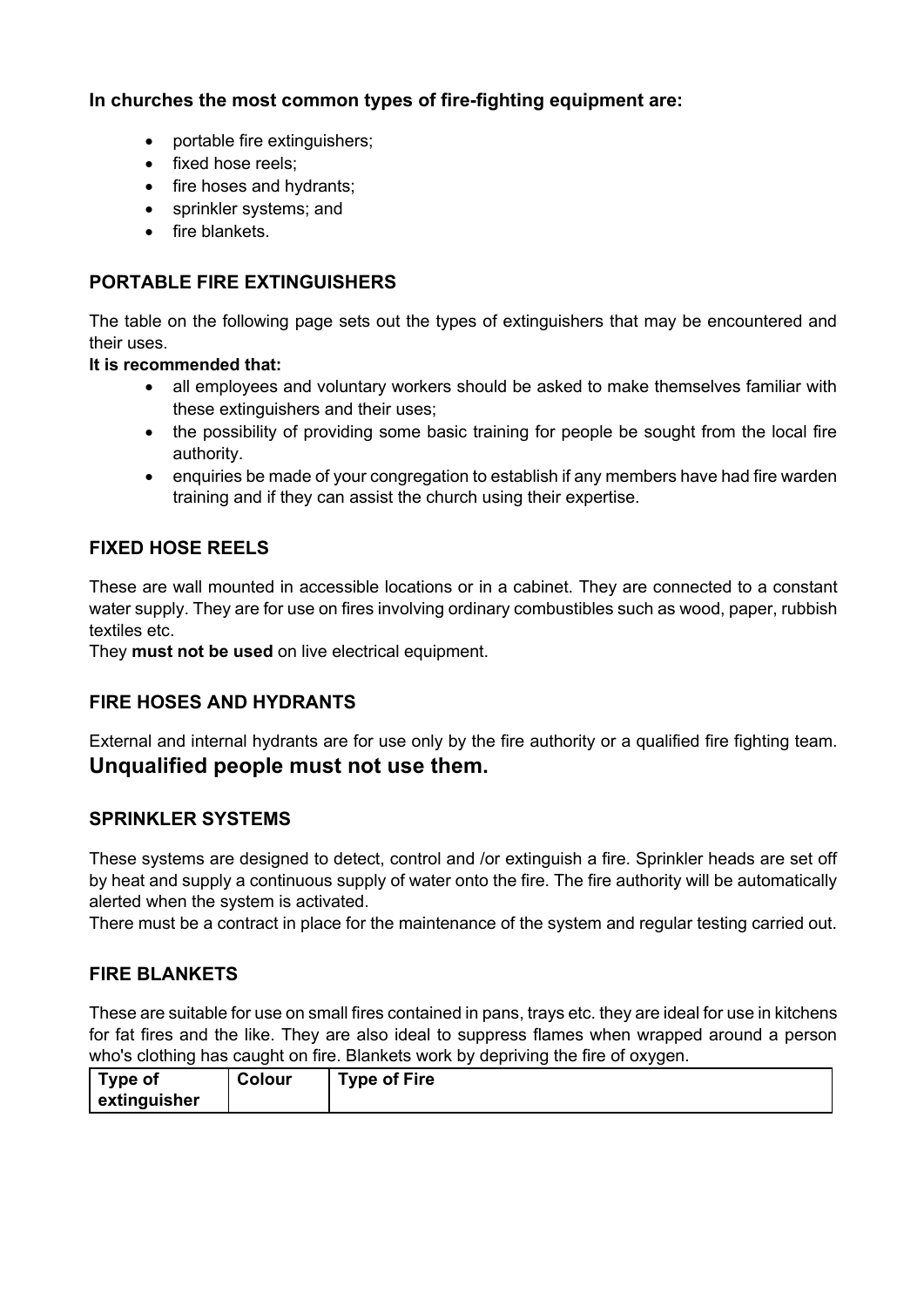|                        |                        | Wood,<br>Textile,<br>Paper,<br>Cloth. | Fat,<br>Petrol,<br>Oil. | Live<br>electricity | Motor<br>vehicles | Comments                                                            |
|------------------------|------------------------|---------------------------------------|-------------------------|---------------------|-------------------|---------------------------------------------------------------------|
| Water                  | Red                    | Yes                                   | <b>No</b>               | <b>No</b>           | Yes               | Dangerous if used<br>on electrical fires.                           |
| Foam                   | <b>Blue</b>            | Not<br>very<br>suitable               | Yes                     | <b>No</b>           | Yes               | Dangerous if used<br>on electrical fires.                           |
| Carbon dioxide         | Red with<br>black band | <b>Not</b><br>very<br>suitable        | Yes                     | Yes                 | Yes               | Not specially<br>suitable outdoors                                  |
| Vaporising<br>liquid   | Yellow                 | <b>Not</b><br>very<br>suitable        | Yes                     | Yes                 | Yes               | Can be toxic in<br>confined spaces.<br>Ventilate well after<br>use. |
| Dry chemical<br>powder | Red with<br>white band | <b>Not</b><br>very<br>suitable        | Yes                     | Yes                 | Yes               | Can cause serious<br>damage to<br>sensitive<br>equipment.           |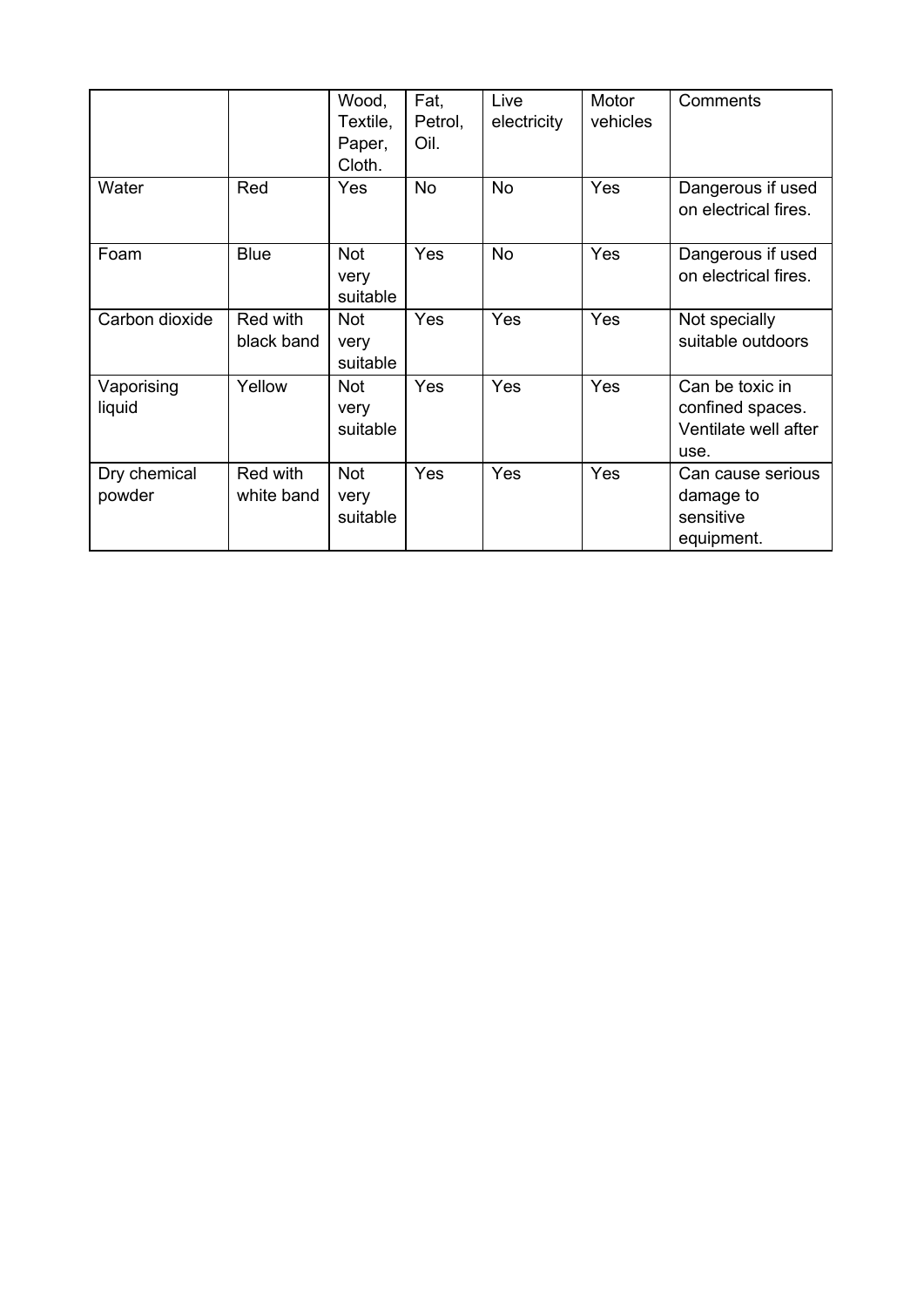# **U EMERGENCY RESPONSE PLAN**

Each church should have an **Emergency Response Plan** to enable rapid safe evacuation of the building in the event of an emergency. Copies of the plan should be displayed on notice boards and employees/voluntary workers should be provided with a copy as part of their induction. The plan should include a plan of the property's layout showing location of exits, meeting points and fire fighting equipment.

The plan needs to be reviewed annually or when there are any alterations to the buildings or the use of those buildings.

## **Emergency response procedures checklist**

The following items need to be included in your emergency response plan.

- $\div$  Set out an escape plan including
	- $\bullet$  Designated routes from each location within the building.
	- $\bullet$  Where to assemble once clear of the building.
	- $\bullet$  Whom to report to once clear of the building.
	- $\triangleleft$  Advice not to waste time collecting or going back for valuables.
	- $\bullet$  How to recognise a fire warning signal
- \* Prepare diagram of building including location of firefighting equipment, exits and assembly points.
- \* Designate duties of individuals such as checking corridors, using extinguishers, closing doors.
- ❖ Names and location of emergency wardens.
- $\div$  Telephone number of fire station, police and ambulance.
- $\div$  Encourage people to remain calm and orderly.
- $\cdot$  Designate persons to search all areas once during evacuation.
- $\div$  Shut down dangerous equipment such as boilers.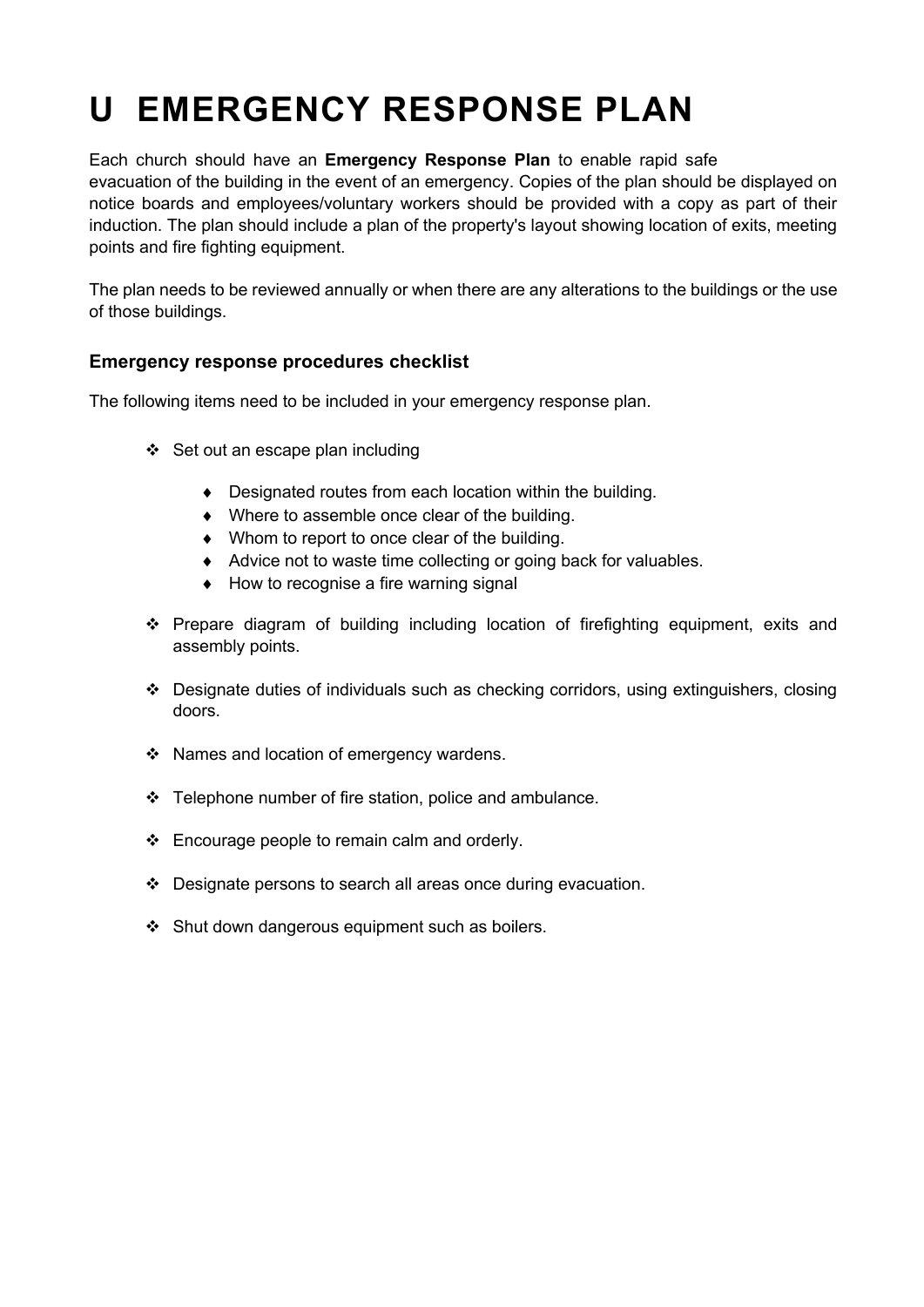# **V MATERIAL SAFETY DATA SHEETS (MSDS) GUIDANCE DOCUMENT**

The information below will assist you in understanding a little more about material safety data sheets.

# **What are they?**

Sheets containing important safety, first aid and other information on any chemical sold, under a trade or chemical name.

# **Where do I get them?**

From the manufacturer of the product who is obliged by law to provide them.

# **When should I get them?**

Now. All hazardous goods used in the workplace must be accompanied by an MSDS.

# **How do I get them?**

Telephone or fax the supplier who will post you one or fax it to you.

# **How will I know I've got the right document?**

If the document covers the areas listed below you have procured an MSDS.

- *Product Identification:* Name of Product, description, supplier's name and telephone number.
- *Composition:* Chemical name, ingredients & impurities.
- *Emergency Information:* Fire, spill, over exposure.
- *First Aid:* Inhalation, ingestion etc.
- *Storage:* How to handle, special containers, incompatible substances, transport.
- *Physical Data:* Boiling point, melting point, etc.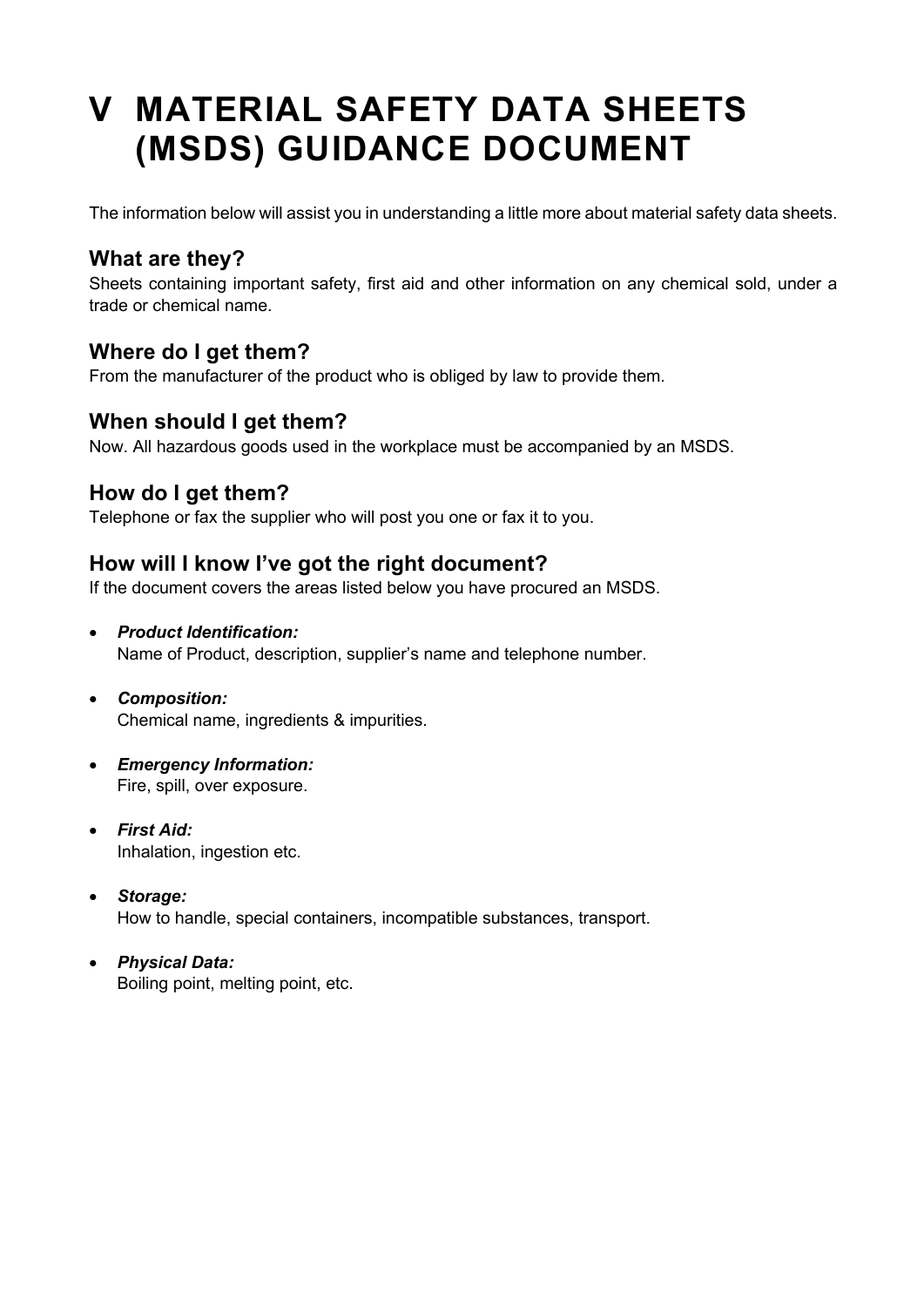# **W REGISTER OF CONTRACTORS**

**CHURCH:**

| Contractor details | Type of service | Date of | Evidence of    | Issued with | Any special | Induction | Signature of |
|--------------------|-----------------|---------|----------------|-------------|-------------|-----------|--------------|
| (Name, address,    |                 | service | licences,      | policy and  | precautions | training  | contractor   |
| telephone number)  |                 |         | qualifications | safety      |             | provided  |              |
|                    |                 |         | & insurance    | rules       |             | YES/NO    |              |
|                    |                 |         | YES/NO         | YES/NO      |             |           |              |
|                    |                 |         |                |             |             |           |              |
|                    |                 |         |                |             |             |           |              |
|                    |                 |         |                |             |             |           |              |
|                    |                 |         |                |             |             |           |              |
|                    |                 |         |                |             |             |           |              |
|                    |                 |         |                |             |             |           |              |
|                    |                 |         |                |             |             |           |              |
|                    |                 |         |                |             |             |           |              |
|                    |                 |         |                |             |             |           |              |
|                    |                 |         |                |             |             |           |              |
|                    |                 |         |                |             |             |           |              |
|                    |                 |         |                |             |             |           |              |
|                    |                 |         |                |             |             |           |              |
|                    |                 |         |                |             |             |           |              |
|                    |                 |         |                |             |             |           |              |
|                    |                 |         |                |             |             |           |              |
|                    |                 |         |                |             |             |           |              |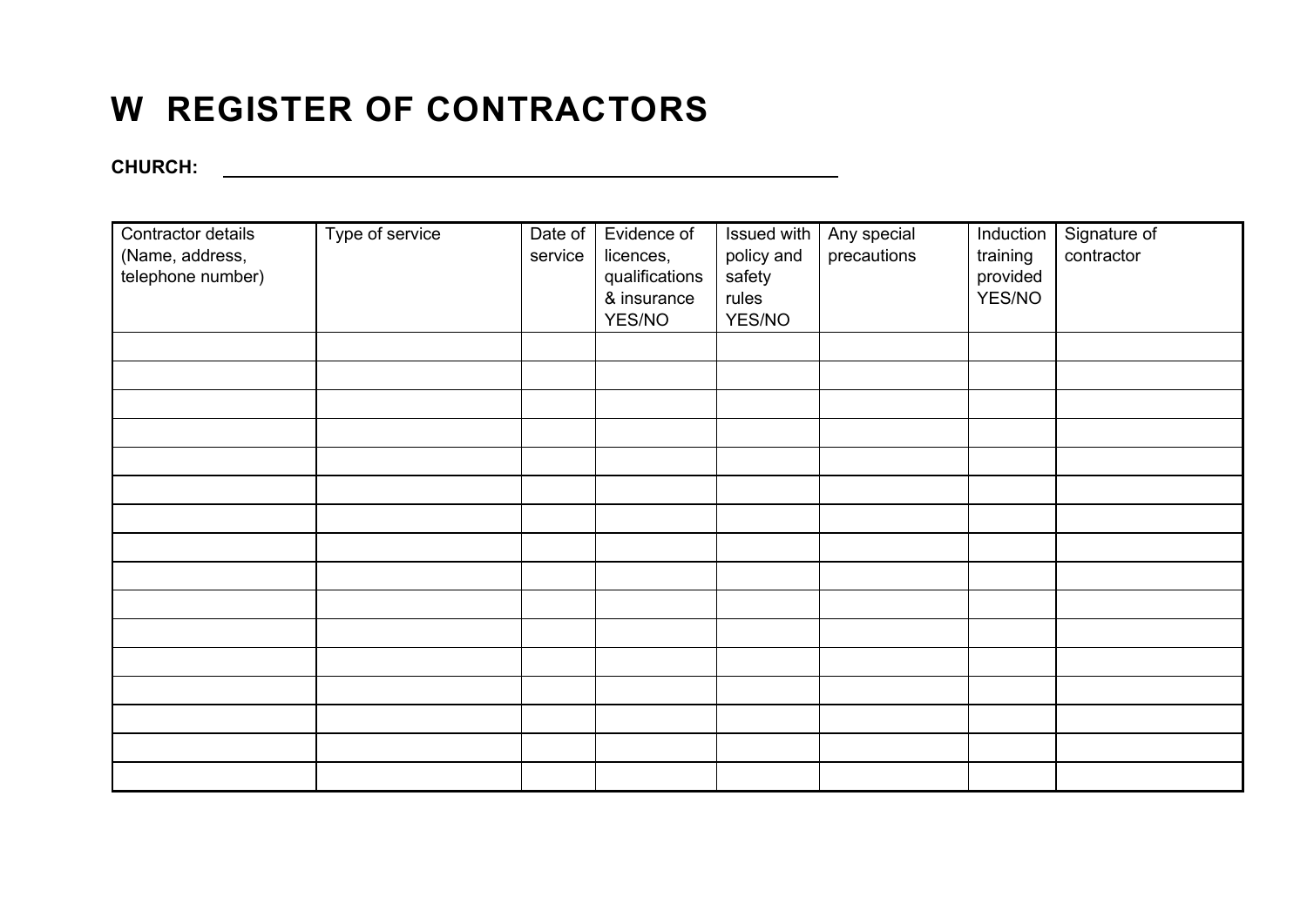# **X RISK MANAGEMENT MANUAL FOR PARISHES**

## **Listed below for easy reference is a list of the questions answered in 'Protecting People and Property'**

## **1 Risk Management for Churches**

Risk Management - why is it important? Risk Management - why is it now more important than ever? Insurance cover - why is it hard to obtain?

## **2 Management of Risks v Insuring Risks**

What is 'Risk'? Managing risks - what does it mean? Insuring risks - what does it mean? Managing or insuring risks - which is the better option?

## **3 Deciding to Manage Risks**

A risk management program - does the church really need it? A religious basis for risk management - is there one? The backing of the senior church leaders in establishing a risk management program, how important is it?

## **4 The Risk Management Plan**

Managing the risk - how does a church get started? Who should manage the risks or be a member of the Risk Management Ministry? What tools can be used to help manage risks in a church? How can the tools be used to develop a risk management program?

## **5 Property Insurance**

Our buildings - are they adequately insured? Building insurance - how can I be sure the church has full cover? 'Average Clauses' in insurance policies - what are they? Major claim settlements - does the building have to be replaced precisely as it was before? Contents - are they adequately insured? Adequate contents cover - how is it achieved? Member's property insurance - can it be arranged?

## **6 Fire Security**

Evacuation plans - how can one be developed for our church? Fire drills - how are they conducted? Fire equipment - is it in good working order? Photoelectic smoke detectors - are they fitted and tested? Kitchens - what sort of fire protection is needed? Specialist advice on fire security - where is it available?

## **7 Building Security**

Locking up church buildings - who should be responsible? Keys to church owned buildings - who should have them? Key registers - should the church have one? Additional security for special equipment - is there a need? 'Church-Watch' - what is it and should a church have one? Contents Inventory - should there be documented details of church contents? Security systems - should the church install one? Lighting - can it assist in making a property secure?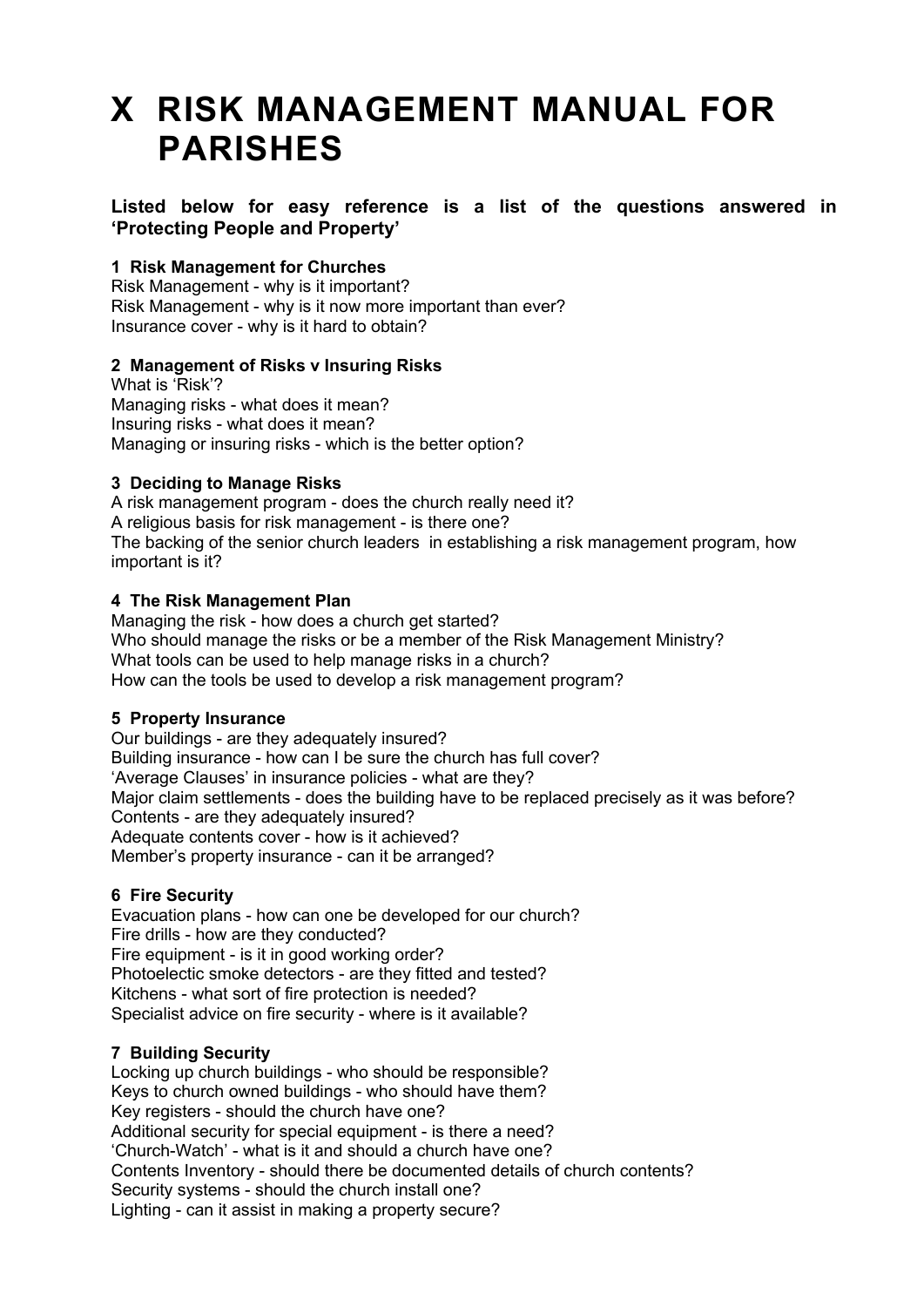Security cameras - do they minimise risks to property and people? Security patrols - are they of value? Other security devices - what is available? Specialist advice on security systems - who can help?

## **8 General Hazard Management**

Hazards - what are they? Managing safety hazards - how is it done in a church environment? What common safety hazards can be found on church properties?

## **9 Fire Hazards**

Fire hazards - what are the most common ones on church properties? Fire hazards - where can I get help to deal with them? Arson - how can I protect church property from it?

## **10 Electrical Hazards**

Church electrical work - who should be permitted to do it? The church's electrical wiring - should it be checked regularly? Safety switches - should they be fitted on church properties? Surge protectors should they be fitted to church properties? Information - how can it be protected from fire caused by electrical problems? Electrical cabling - what do churches need to know about it? Electrical safety - how can I monitor it? Water & Electricity - what needs to be known?

## **11 Manual Handling Hazards**

Manual handling - how do I assess the problem in a church environment? Lifting and handling the load - how should it be done? Posture - is it important when performing lifting tasks? Storage methods - are they an issue in manual handling? Repetitive manual handling - does it increase the risk of injury?

## **12 Working at Heights**

Roofs - who should work on them? Ladders - what must be considered when using them? Ladder and trestle inspections - what is important?

## **13 Health Hazard Management**

Health hazards - what are they? Managing health hazards - how do we do it in a church environment? What health hazards can be found on church properties?

## **14 Ergonomics and Computer Usage**

Ergonomics - what is it? Setting up the workstation - how is it done? Planning the work - how is it best achieved? Where can more help be obtained on ergonomics?

## **15 Noise**

Noise - what is it?

Noise - is it a problem for the church?

Noise - does it affect our neighbours?

Noise - does it affect our employees?

Noise - does it affect the congregation?

Noise - how should a church manage it?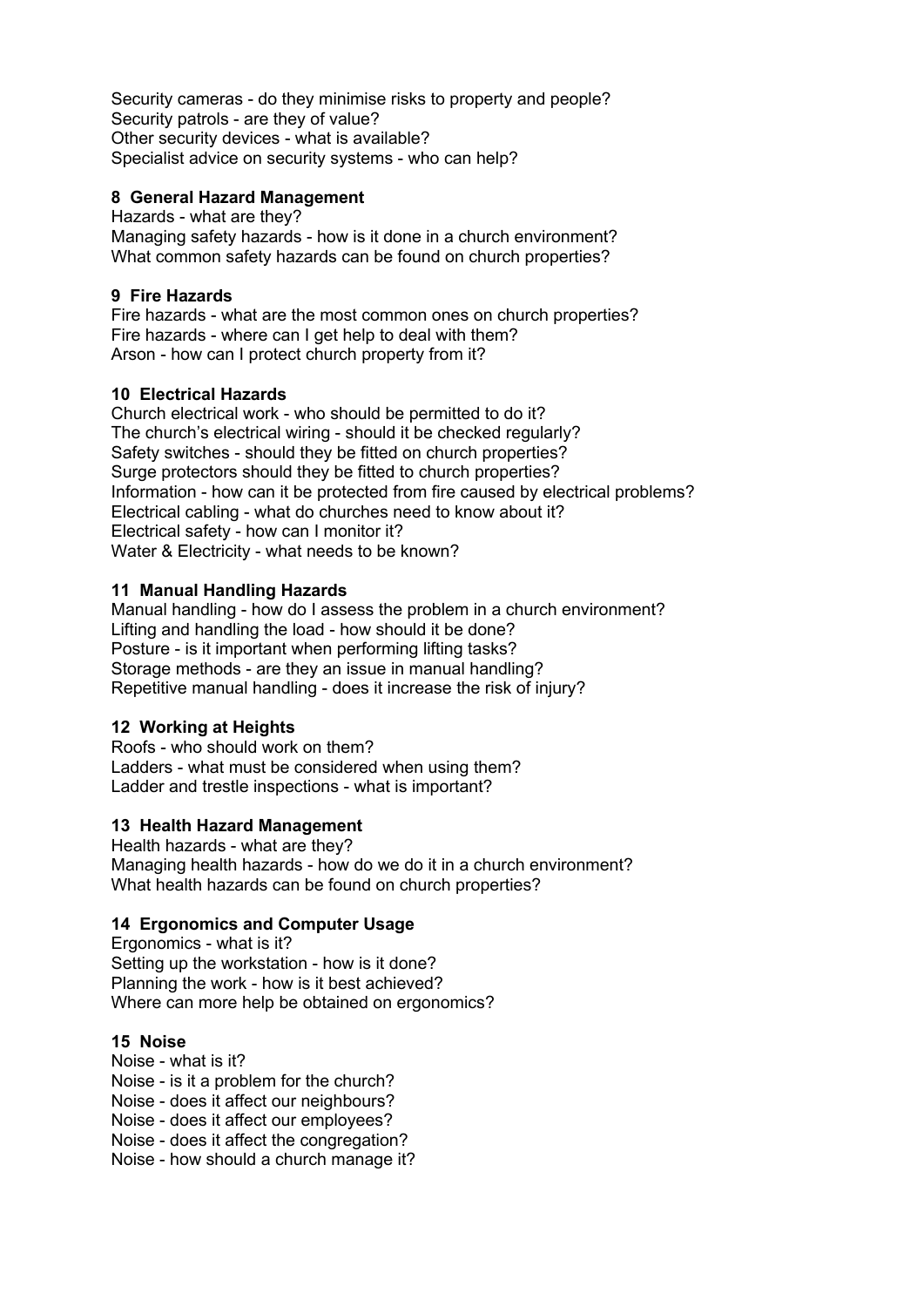## **16 Bacteria**

Legionella - what is it? Legionella - does the church have a problem? Germ warfare - could it happen here? Food poisoning - is the church at risk?

## **17 Chemicals**

Chemicals - are they a problem for the church? How can a church manage its hazardous substances?

## **18 Personal Hazards**

Personal hazards - what are they? What personal hazards are likely to be found in a church environment? Stress symptoms - what are they? How should the church handle personal hazards - which have the potential to result in 'stress' situations?

## **19 Work Pressures**

Work pressures - are they a church problem? Work pressures - how can the church manage them?

#### **20 Discrimination**

Discrimination - what is it? Discrimination - what are the likely consequences? Discrimination - what can be done about it?

## **21 Harassment**

Harassment - what is it? Harassment - is it a problem for the church? Harassment - what can be the effect? Harassment - how can the incidence be reduced?

## **22 Ministry Team**

Can we insure against liability caused by the negligence of our Ministry staff and if so what type of insurance is it?

Professional Indemnity insurance - what is it?

Professional indemnity insurance - what does it cover?

What should we do if we become aware of an incident that may give rise to a claim under this policy?

Specific risks to the ministry team - what are they?

## **23 Voluntary Worker**

Voluntary workers - who are they? Voluntary workers - what do they do? Specialist services - can volunteers provide them safely? Responsibility for the safety of voluntary workers - whose is it? Personal Accident insurance for protecting voluntary workers - does the church supply it? Liability for voluntary workers - is the church protected?

## **24–26 Child and Youth Leadership/Groups**

[Superseded by Safe Ministry Programs]

## **27 Food Safety**

Food safety - is it an issue for churches? 'Sale of food' - how is it defined? Food preparation - what is needed and is the local council interested? Is personal hygiene important?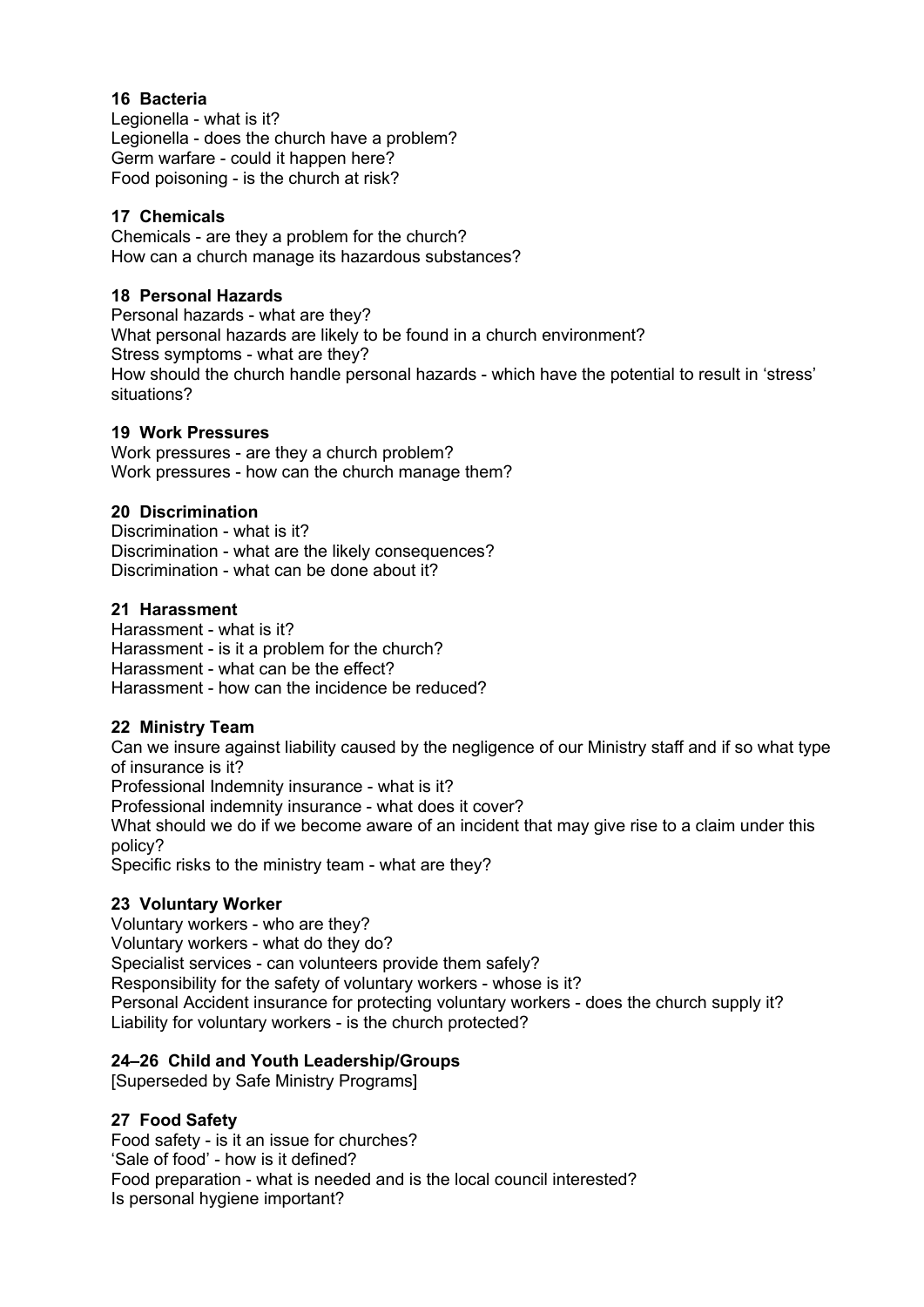Is temperature important in food storage? How should food be displayed? What other issues need to be considered when preparing food for sale? Where can I find help when establishing the responsibilities of the church in relation to food preparation?

## **28 Bus Transport for Groups**

Church buses - what is important? How can a church be aware of its responsibilities in relation to a church bus? Major issues (legislative or otherwise) what are they?

## **29 Privacy**

Does the 'Privacy Act 2000' have relevance for churches? What should a church do to comply with the spirit of the legislation? Attendance Record Cards - are they a privacy issue? What information do churches collect that may be subject to the provisions of the 'Privacy Act 2000'?

What are the ten National Privacy Principles churches need to consider?

What privacy issues should the church consider first?

Where can the church obtain more information about the National Privacy Principles or the Privacy Act 2000?

## **30 Occupational Health & Safety**

Does WH&S legislation apply to churches?

Does the WH&S Act only protect employees?

Penalties for not complying with the Act - are there any?

What type of issues does a church need to address in complying with WH&S legislation? Where can the church obtain assistance in addressing these issues?

## **31 Handling the Offering**

The offering - what should we do with it after collection? Counting the offering - who should do it? Counting the offering - where should it be done? Cash left on church premises - is this acceptable? Safes - is there a need for one and if so of what type? Banking the offering - when should it take place? Transporting the offering to the bank - how should it be conducted? Confronted by thieves - what action should be taken?

## **32 Bomb Threats**

Bomb threats - are they likely? Bomb threats - what action needs to be taken? What questions should we ask the caller? When speaking to the caller what should we note? What else should we do?

## **33 Suspicious Packaging**

Suspicious letters/ packages - how can they be identified? Letter/package bombs - are churches at risk? Anthrax/biological warfare - is the church at risk? Anthrax - what is important to know? Suspected anthrax/biological substance packages - how should they be handled?

## **34 Hiring Church Property**

What should a church do before hiring out its property? What should the church require of the person/organisation hiring the facility?